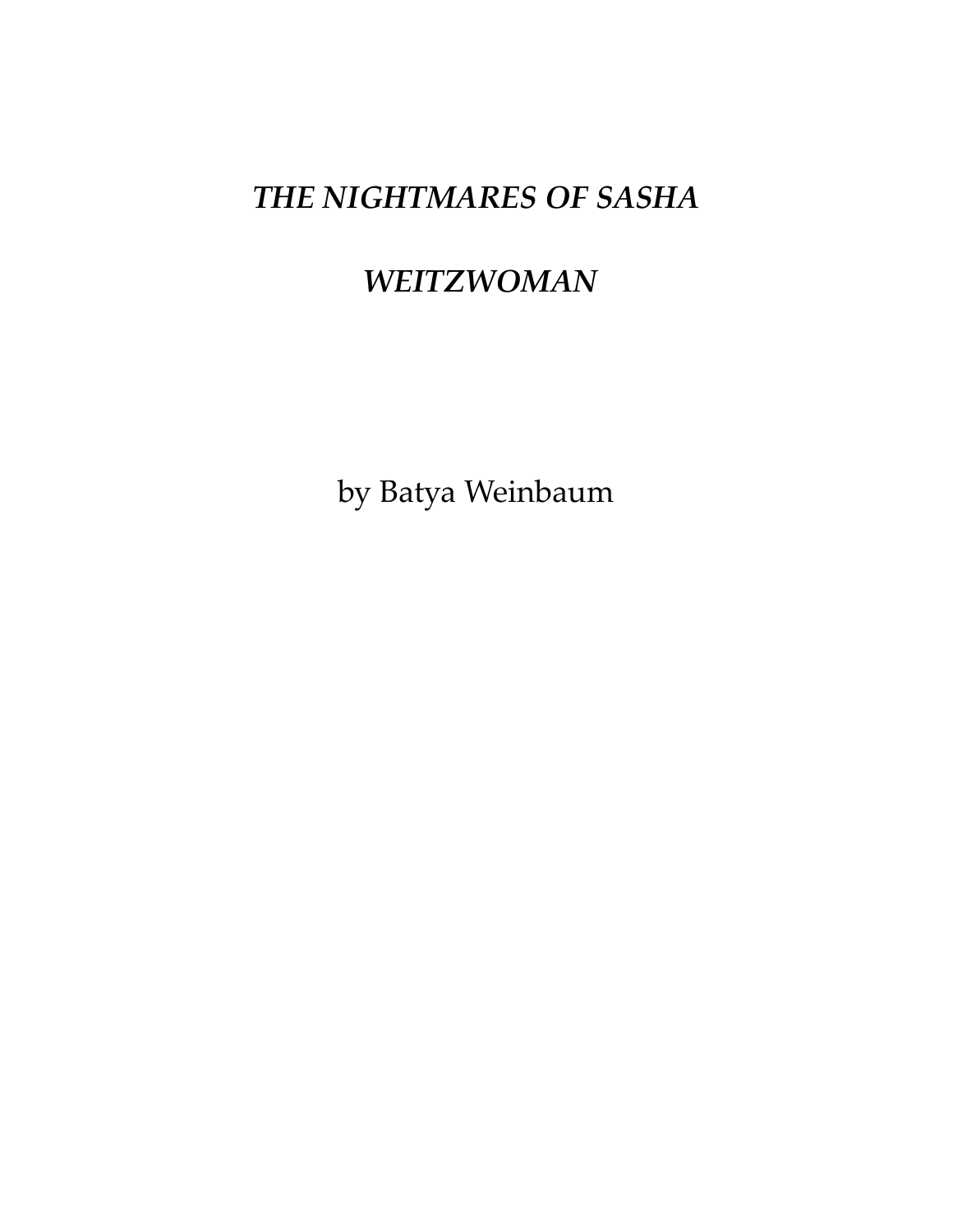#### Introduction.

I write this introduction in a small second story cement room overlooking the Pacific Ocean on the coast of Mexico, one beach west of Zipolite, the famous backpacker beach of fifteen years ago now more sufficiently settled. I am considerably older than I was when I began this novel. Too old to go backpacking, as do the young people I watch from my balcony roaming the beach in search of their spot, too old to go tooling around the world with all the essential important possessions as this character I wrote about once did. As I settled, I pursued a teaching career as this character was just beginning to think about doing. Doing so absorbed my writing energies, taking me off track from creating fiction for a number of years. I allowed this major piece of fiction to remain dormant for a period of time. Even so, I have had the success of a smattering of public readings in bookstores, over the radio, and at conferences. Plus, I have enjoyed the publication of several excerpts, and the publication of a collection of short stories by a women's press in California. All this validated me as a fiction writer throughout the dry years of publishing scholarship, writing proposals, and defending myself against a stream of blackballing memos. The latter ultimately freed me from the academic world and allowed me to return to write creatively once again, and hence to finish this major piece of work. The child that I was trying to conceive when I began this creative project you now hold in your hands now sits beside me, 13, reading book after book as I write. Sometimes she devours two books a day. She gets the soggy, dog-eared moldy volumes from collective shelves in hotels, restaurants, beach bars and the trading-lending library in this small town. Every morning I go for a walk on the beach and chant, *oseh shalom bimromav*, and dance to the Green Tara.

Why revise and publish this novel now? It seems so long ago. Seven reasons I can think of:

1. The novel you have just picked up somewhere was written at a time when women were braving the streets weekly to protest what was occurring in the Occupied Territories in Palestine/Israel. The women encouraged their government to talk to Arafat, to the PLO, and to give some of the territories back. Now Arafat is dead, the government has talked to and negotiated with the PLO, the State of Palestine has been created as an entity unto itself, and some of the territories have been returned. This history has happened. Nonetheless, the recording of voices otherwise not heard, whether in nonfiction or fiction, motivates my work. I wish to honor the women, who worked hard to bring about historical change, and to memorialize their impact on history.

2. I wish to do the same for the Holocaust survivors depicted in the novel, some of the inhabitants of the strangely bewitched cheap hotel, in which the main character finds herself living.

3. I record in a humanistic, symbolic manner how Mizrachi Jews suffer in a particular way, at the nexus between Jew and Arab in the Middle East.

4. I show furthermore how the projection of the American Dream onto Israel can be a distortion, as much a distortion as the Zionist Ghost hanging in the hotel rafters who haunts the main character.

5. I give voice to how Israeli sexual deviants suffered before the advent or import of gay liberation.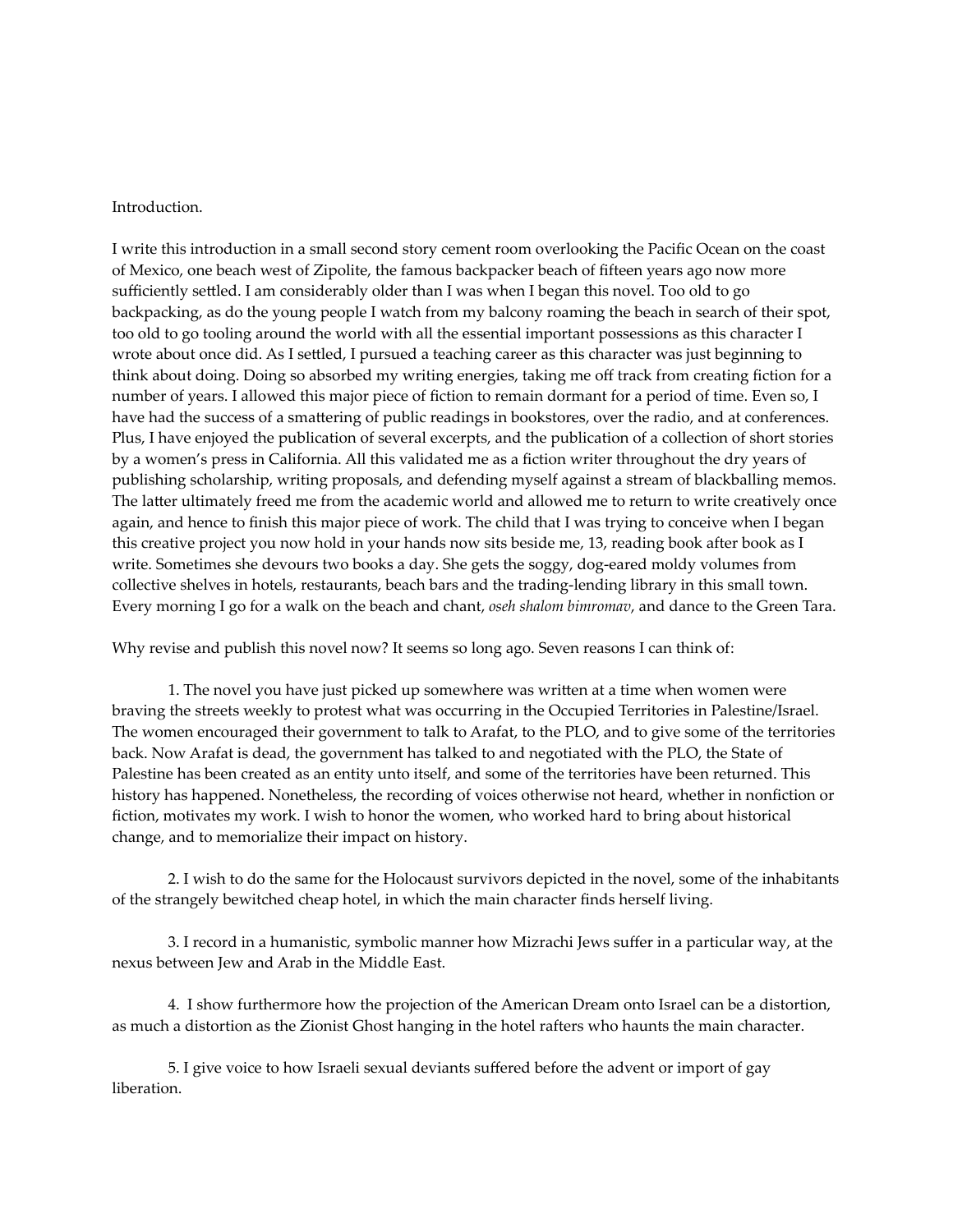6. A desire to depict the great creative, absurd lengths to which Palestinians go to fight against stereotypes also motivated this book.

7. As did playfully documenting the unusual picaresque quest of going to find a father for a child if one is not regularly involved with men sexually, as this lesbian character does.

That list seems pretty good. OK, I'll finish it!

I earn money here by reading palms and cards. I tried to read for a man who was German, and from him I learned that the US was about to bomb Iran. The Iranian president declared that the Holocaust did not occur. Hence the record of Isaac, the Iranian Jew who holds the forte of Jewish nationalism in this book, remains important. His presence is present, though not in the news as Americans mount protest. Last night I threw the cards with my daughter on whether I should finish the book. A chest of gold coins said yes...

I have this thing for recording passing orders. Rachel the silent woman and the ghost of Isaac'smother deserve to be seen and heard.

I wish to thank the departed poet Ann Hawley of Amherst who came out to visit me in my apartment I had rented in Shelburne Falls and said how much she liked the manuscript, first suggesting it was picaresque and teaching me that term. I regret that I did not finish and bring the project to publication before she died. Remembering her kind words after she passed gave me encouragement to finish.

Grateful acknowledgements must also go to *Anything That Moves, In a Nutshell: An Anthology of Speculative Microfiction* (Ed. Toiya Finley), *Femspec*, *Jerusalem Romance*, *Lost on the Map of the World: Jewish Women Writers' Quest for Home* (ed Phillipa Kafka), *Magic Realism, Maydeleh*, and *Sinister Wisdom* for previous publications of sections, as well as the validation for imaginal research provided by my sojourn through Pacifica Graduate Institute in Carpineria, CA. Thanks also to Robin Reid at International Association of Fantasy in the Arts, National Women's Studies Association, Black White and Re(a)d All Over at the Carpinteria Valley Arts Center, the radio station WGDR at Goddard, in Plainfield, VT, and the Shelburn Falls, MA, reading series for the opportunity to read from sections of the manuscript while in process.

I thank as well my daughter Ola, for coming along on this journey, for copyediting the previous draft as we traveled in Indonesia last winter, and for helping push me into the revisions, as well as for going down for the cinnamon iced coffee. And for putting up with the delicacies of where to hang the washed laundry to dry in one small hotel room or another as I chugged away on this version.

The non-linear reality of this exploration of the depths of human psyche in a warring situation is due in part to a much-appreciated residence at Ma'alot, where the Zohar was written, at HILAI (Israeli Center for the Creative Arts. The layering of past, present and future in Jerusalem as an enchanted Arab History book is placed in the cheap hotel room of a visiting American Jewish journalist most American readers will find fascinating. Yet unintentionally, this novel became a novel about the build up and aftermath of the First Gulf War. The war itself takes place outside the frame of the written text, except as it appears in memories during the aftermath and in the blank section. To understand the disintegration of character and disillusionment with place, read all the sections marked 1 from beginning to end, all the sections marked 2 straight through, and so on, reading all sections marked with the same numbers throughout the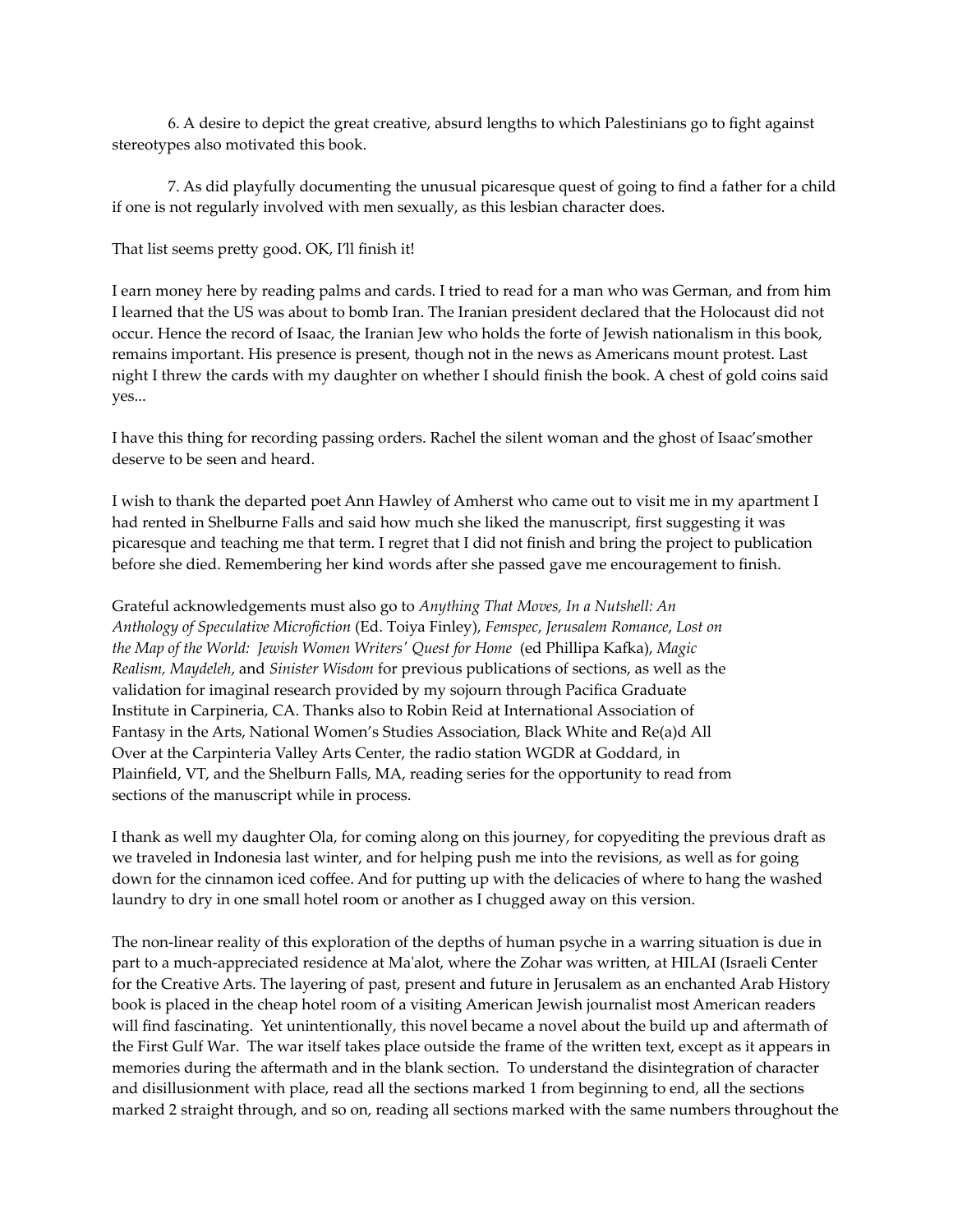book. You might also read all the sections of Correspondence as post-Deluvian scholars and editors debate the wisdom of publishing the historical document. To assist readers in reading non-linearly, I have included a Table of Contents.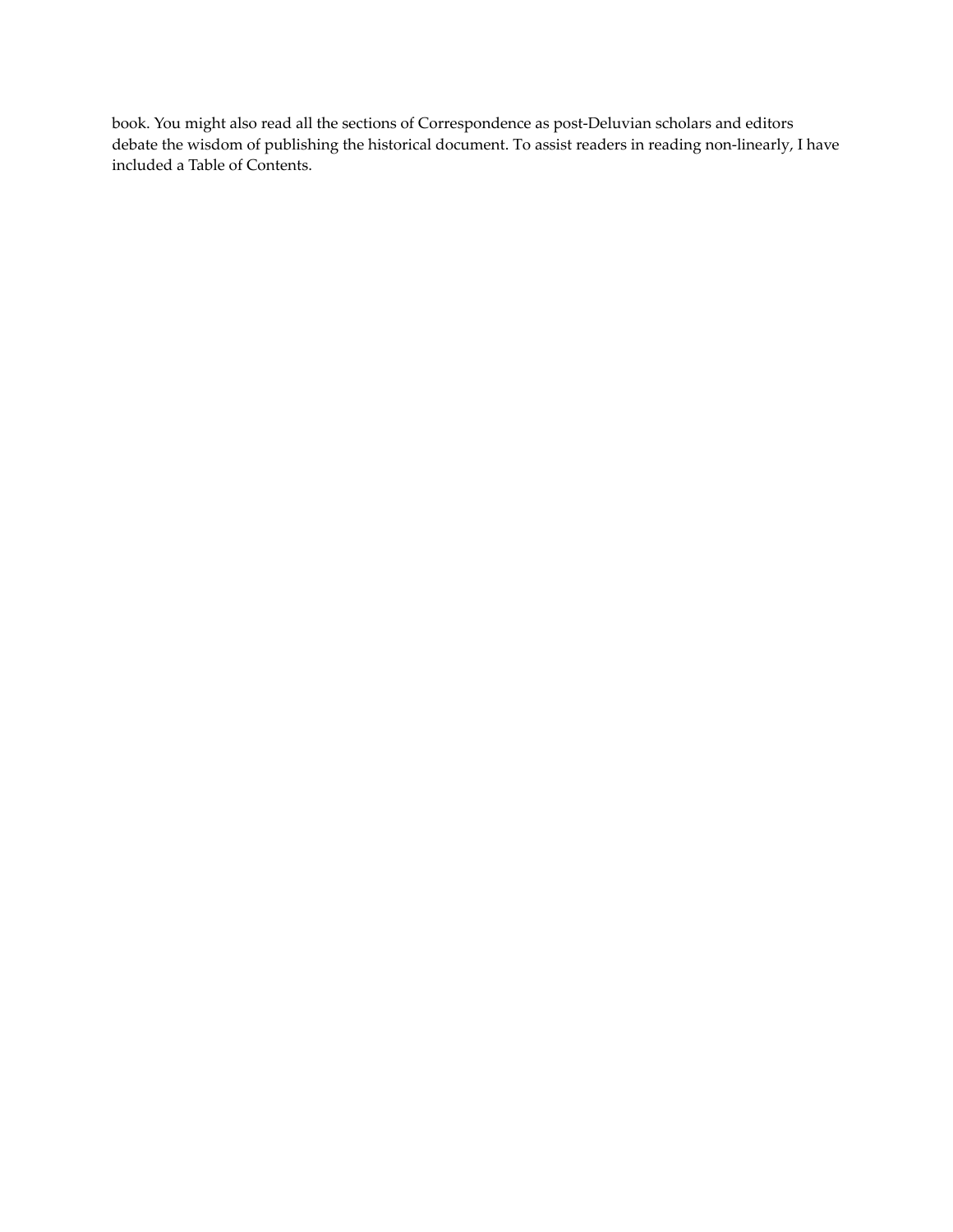*SASHA WEITZWOMAN, the author of this book, has turned to following Torah. She burnt the original manuscript you are reading as blasphemous.*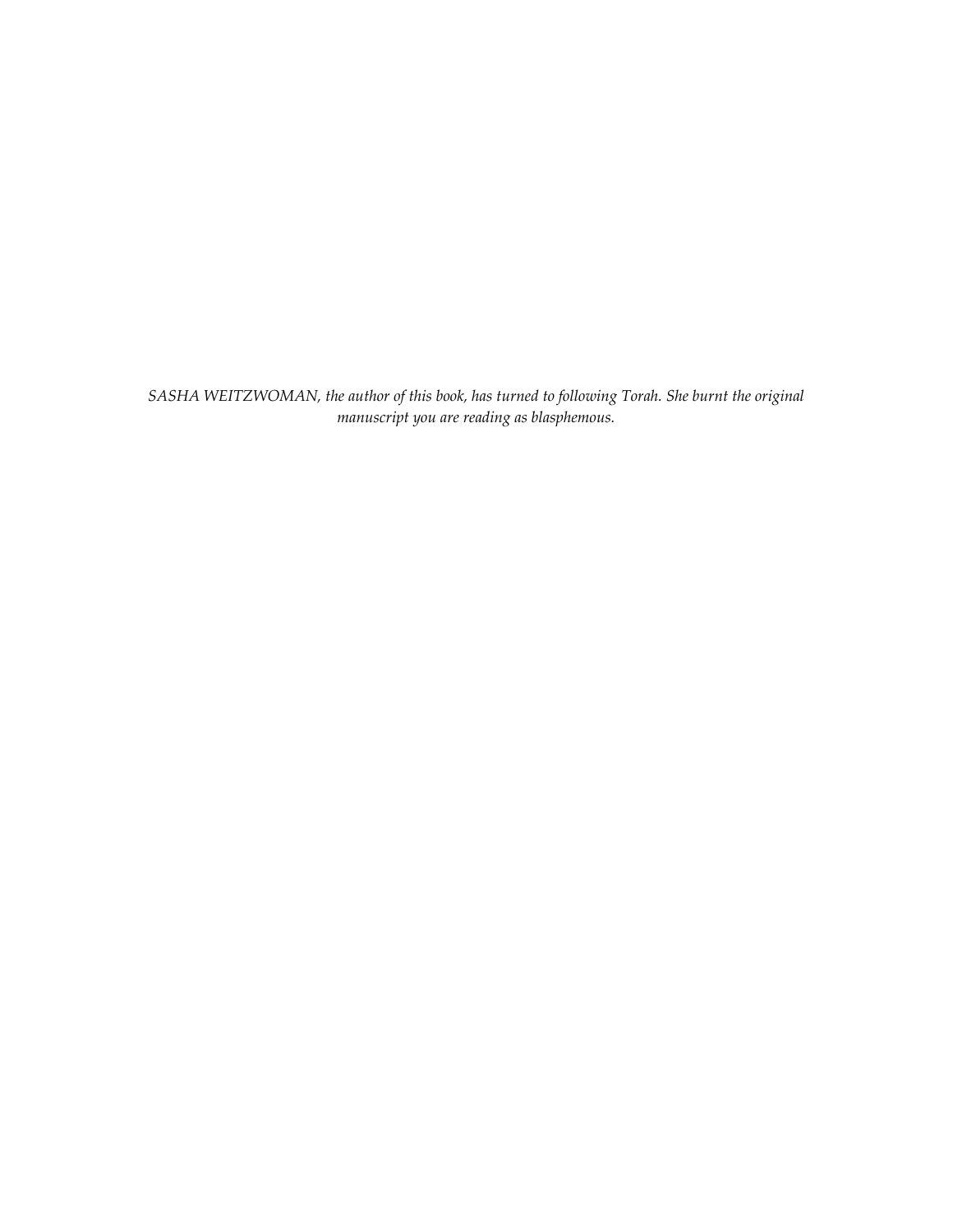## VOLUME ONE

SASHA'S HARLEM: *AT THE MAD HOTEL*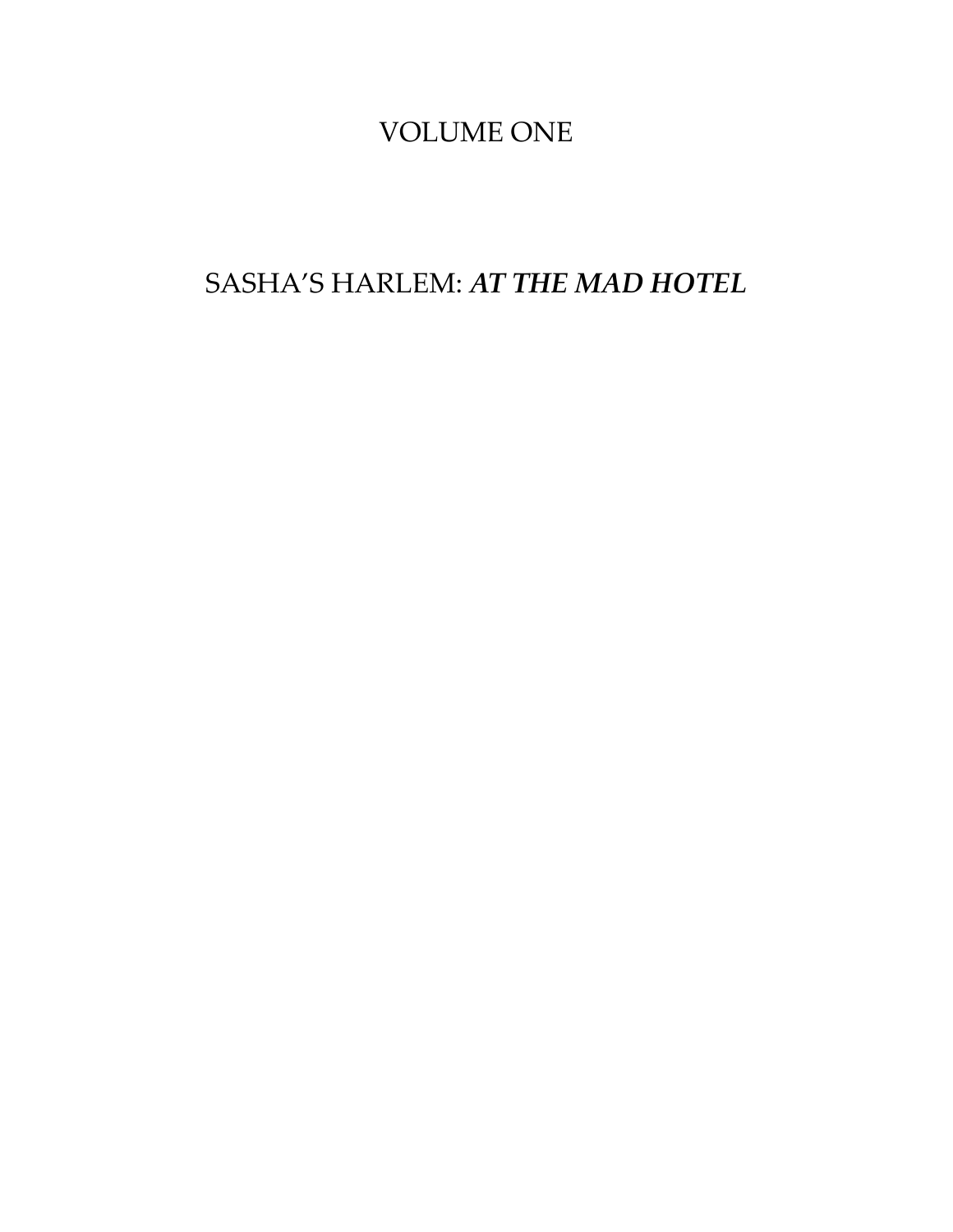#### Table of Contents

#### *From Another World*

- 1. Something Happened
- 2. Isaac Looked Out
- 3. It Was Friday
- 4. My Fertility Dreams
- 5. In the Air
- 6. Isaac Wasn't So
- 7. Every Once in Awhile
- 8. It Was Friday
- 9. Rebekah Stretched Lazily
- 10. It All Came Back 11. Rebekah, Between the Lace Sheets 12.The Lord Doth
- 13.Sasha Anticipated All

14.I Like You

15.As Sasha Caught

- 16.Isaac Was Proud
- 17.It Wasn't Such
- 18.Old Daniel Began

19.The Second Coming

- 20.Isaac Looked
- 21.What Can We Do
- 22.And On The Bus

23.To Isaac

- 24.On The Bumpy Ride Down
- 25.When Sasha Returned

26.*SHTUDNIK!* Rebekah Thought

- 27.The Next Morning
- 28.Rebekah Had Frozen
- 29.You Have The Money Now

#### *Light Through the Dust*

- 1. In Her Fantasies
- 2. Rebekah and Leah
- 3. Back at *Civsa Shora*
- 4. Leah Was Thinking
- 5. At the Hotel
- 6. As Leah Had
- 7. Yes, This Magnificent
- 8. Rebekah Straightens Out
- 9. In Her Memories, Sasha Rocked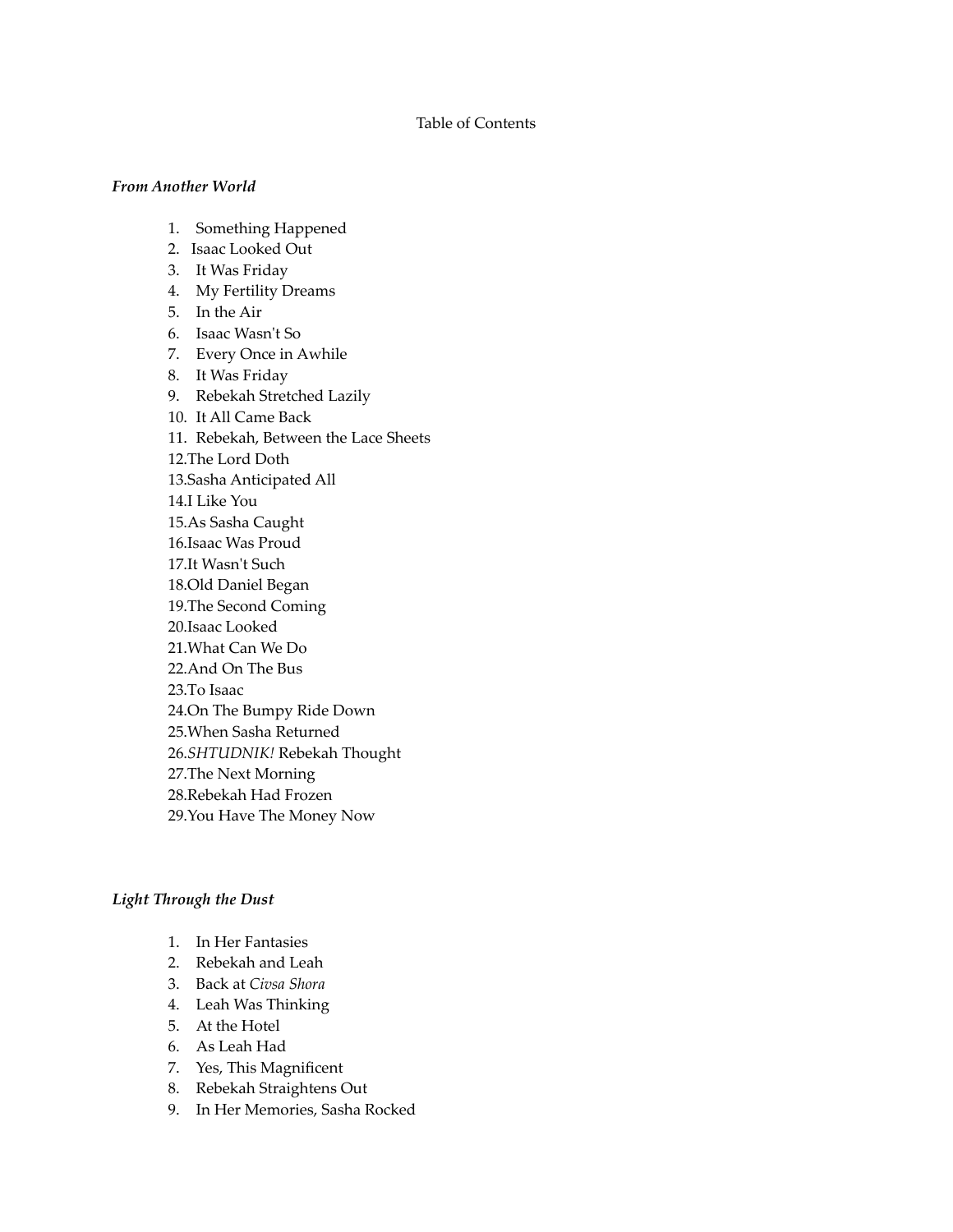- 10. Rebekah's Feeling
- 11. In Sasha's Unheated
- 12. She Had Eyes

## *The Dreamers*

- 1. Through His Binoculars
- 2. Gadi Hated the Religious Neighborhood
- 3. When Gadi Was
- 4. When Sasha Came
- 5. Meanwhile, Down Below
- 6. Sasha Went
- 7. Gadi Did Consider
- 8. Upstairs Sasha Had
- 9. But Gadi Wasn't
- 10. Ambling Back to the Hotel

## *Some Action*

- 1. Gadi Stared At
- 2. In the Lobby
- 3. By the Time

## *Meanwhile, in Another Cheap Hotel*

- 1. The Night
- 2. Medjoub Walked Out

## *The Romance Deepens*

- 1. Oblivious, Isaac Smiles
- 2. In the Back
- 3. Rebekah, Upset At
- 4. The Bats Are Flying
- 5. Isaac, Having Mopped
- 6. With Her New
- 7. Sasha on the
- 8. Gadi's Face
- 9. And Then He
- 10. And as Sasha
- 11. Isaac Got Up
- 12. One Day
- 13. And the Bus Drivers
- 14. And the Candles Were Burning
- 15. Winter
- 16. One *Shabbas*
- 17. But By the Time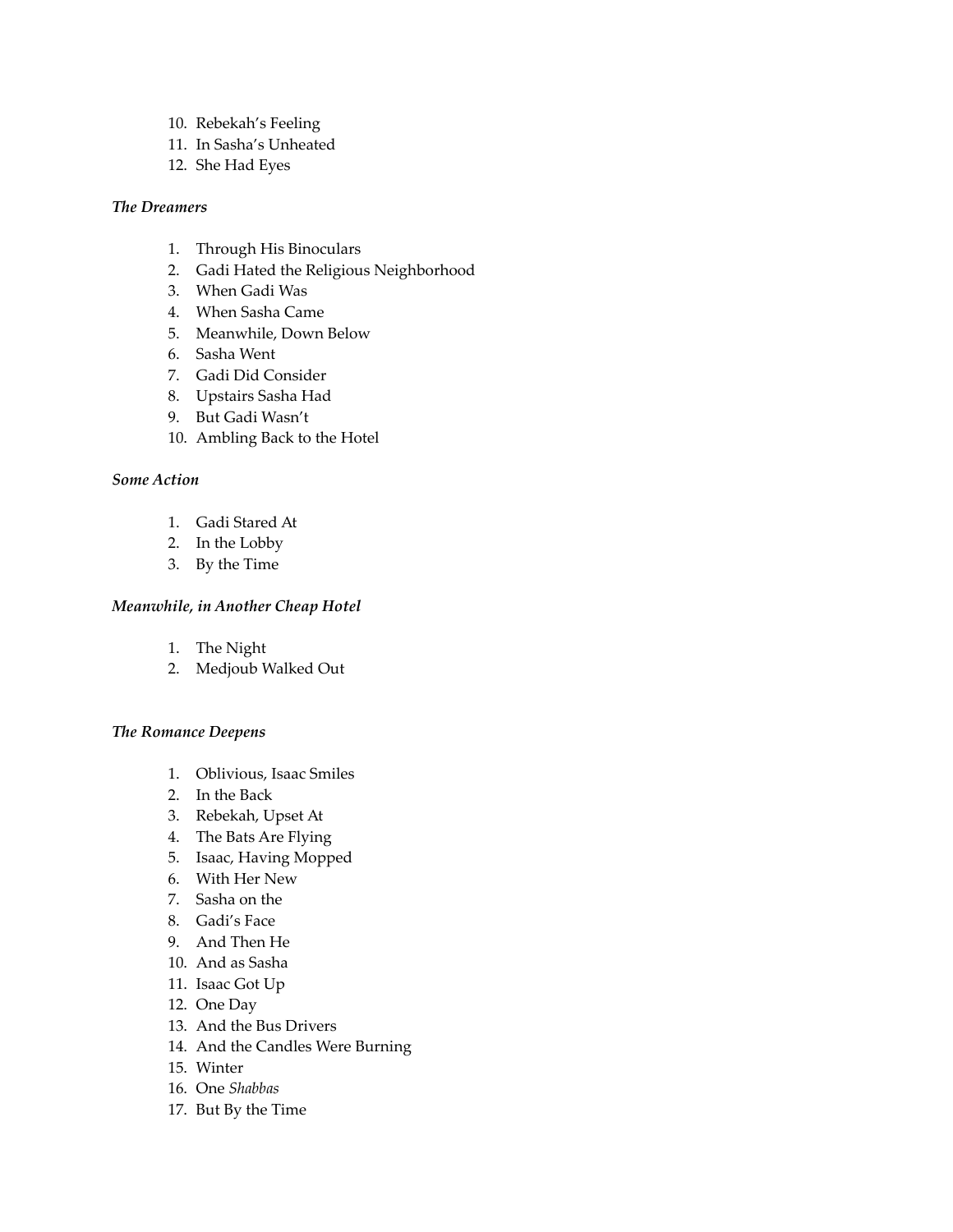#### 18. That Night

#### *The Larger Mind Experience*

- 1. Sasha Finally Gave Up
- 2. Isaac Was Angry
- 3. And So They Drove
- 4. And Past
- 5. And Into This Dismal
- 6. On That Last
- 7. Sasha Goes Over
- 8. Uh Oh, Said Sasha
- 9. Uh Oh, Said Rebekah
- 10. Uh Oh, Said Gadi
- 11. Uh oh, said Achman
- 12. Uh Oh, Said Isaac
- 13. Uh Oh, Said Leah

## *Gadi Becomes the Seer*

- 1. Sasha Came Downstairs
- 2. At The Café
- 3 3. Her Room
	- 4 4. On the Jog
		- 5. Reassured By Sasha's
		- 6. Out in *Ein Kerem*
		- 7. Do You Want to Hear More?
		- 8. Everyone Was Arriving
		- 9. Mmm
		- 10. On the Roof
		- 11. Back at the Party
		- 12. After the *Kiddish*
		- 13 Gadi Was Silent
		- 14. Back at Isaac's Hotel
		- 15. A Chorus Of
		- 16. Look in Talmudic Purity Law
		- 17. Well, You Discharge Here
		- 18. I Don't Know
		- 19. Sasha, What Is All This Mess

## *Sasha's Magnum Opus*

- 1. They Made Love Again
- 2. Haya Consented
- 3. Haya Had a Definite Way
- 4. When Haya and Sasha
- 5. On the Way Back
- 6. OnThis Bus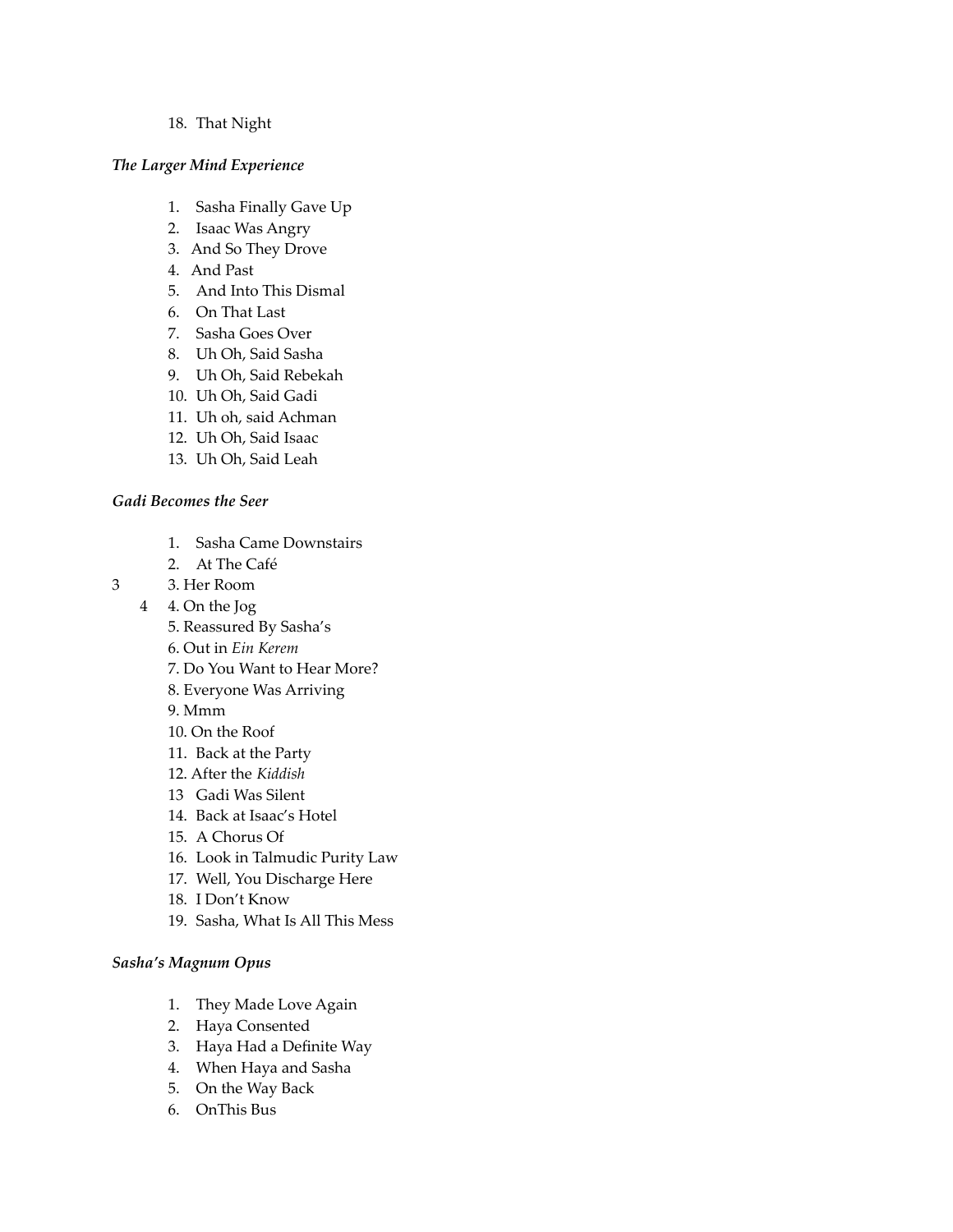- 7. And Dionyos Screamed
- 8. But After Sasha
- 9. And Then There
- 10. To Back Up
- 11. And There Was So Much More
- 12. In Paris and London
- 13. Muhammad's Ghost
- 14. All the Hotels in Jerusalem
- 15. Sasha Looked

## *Dear Blueberry and a Call to Dr. Z.*

Correspondence from Erva Nasheet to Nan Bergdaughter, Venus 14, 2092. Correspondence from Nan Bergdaughter to Erva Nasheet, Venus 68, 2092. Correspondence from Erva Nasheet to Nan Berdaughter, Hecate 31, 3010.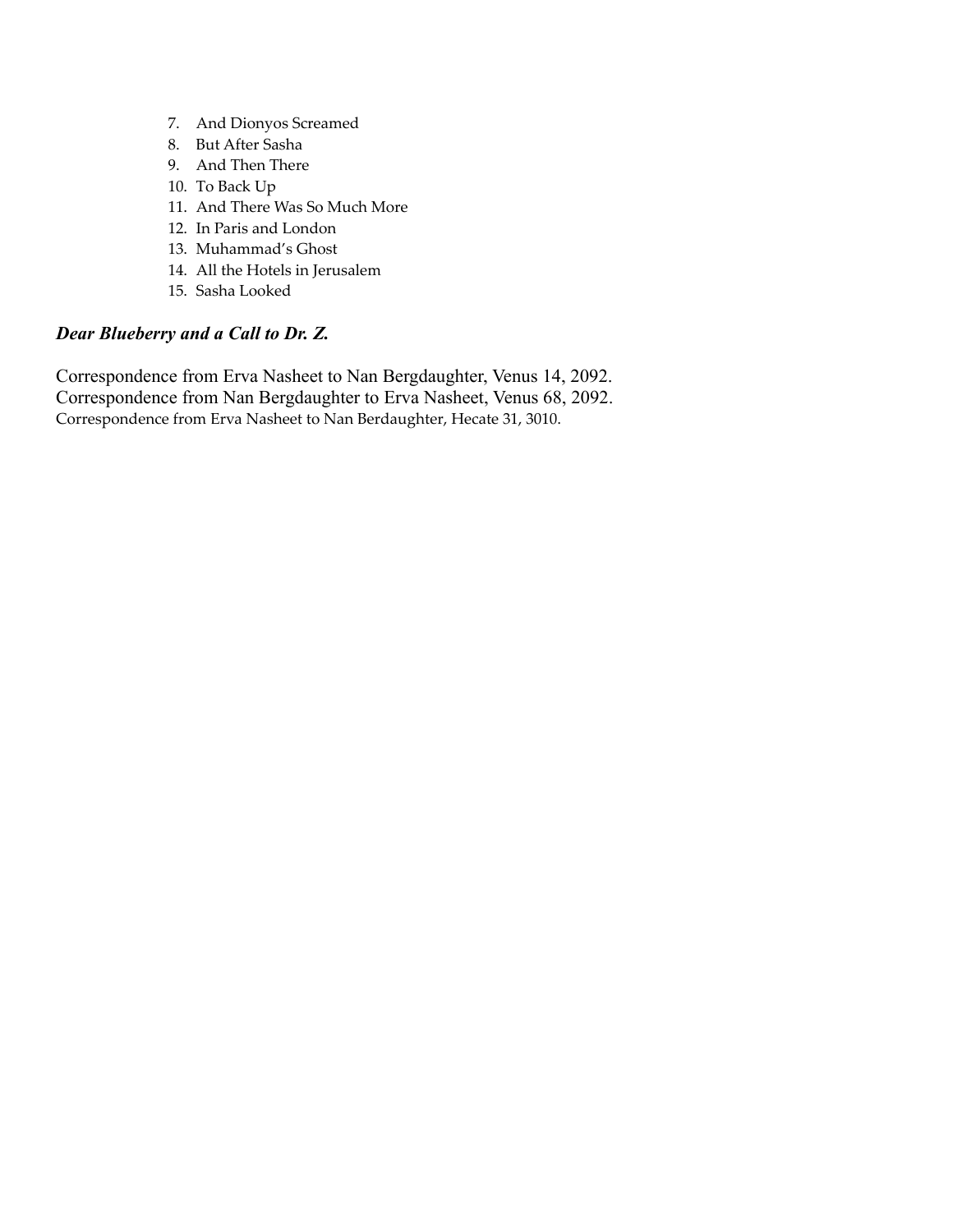Remember that what we term fantasy is an attempt to understand what rational and daily experience fails to grasp: forces, notions, possibilities frequent in our every day lives; and that art is perhaps the most visible "return of the repressed."

Herbert Marcuse, *Eros and Civilization*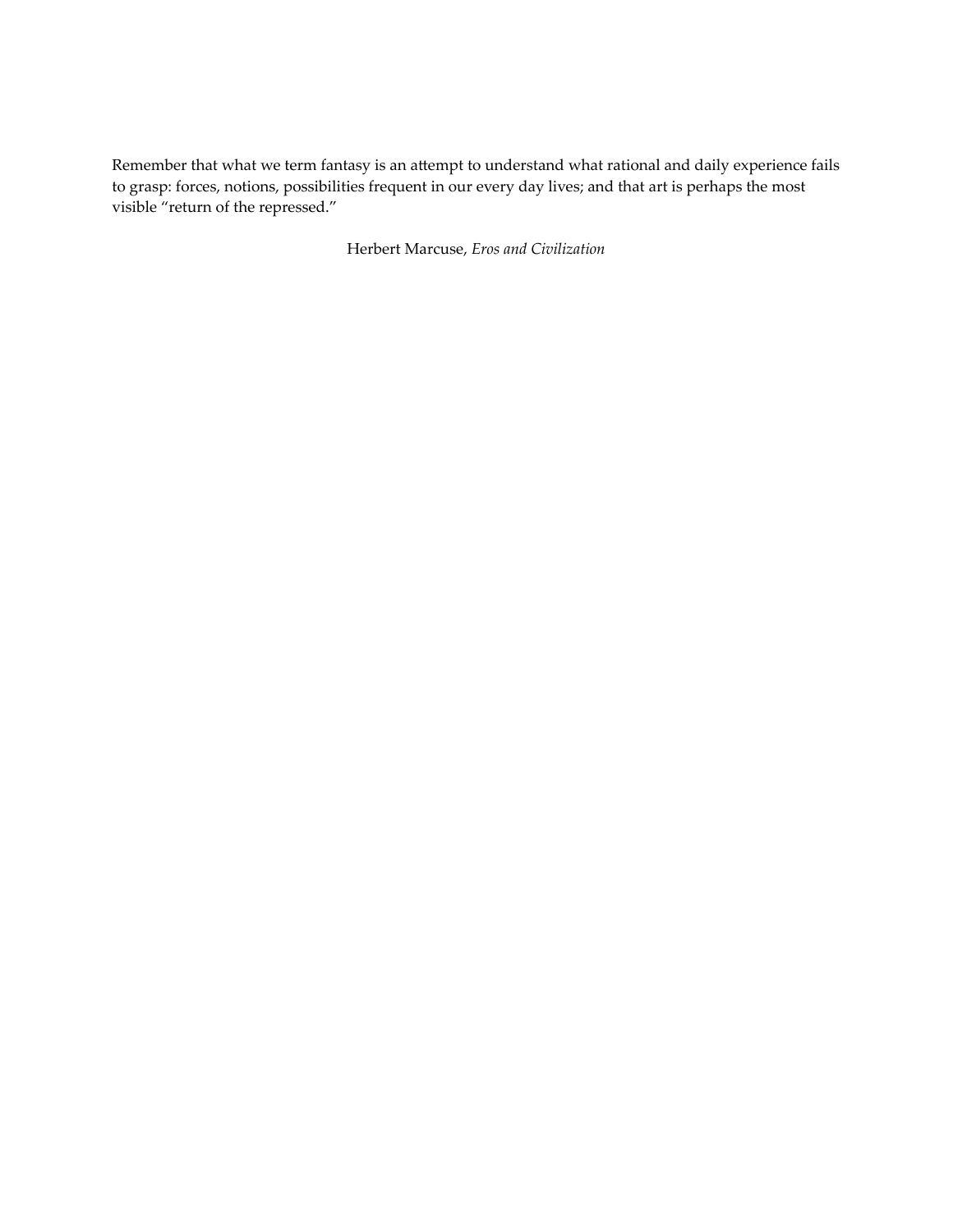Outside, rockets previously used to launch large-scale attacks on settlements in the Galilee $^1$  were discompassionately thrown into the sea. The soldiers were so desperate for women's energy that they were behaving irrationally. Meanwhile, as Sasha watched Haya sleep beside her, Haya's obsession, her hairbrush, was lying next to Sasha on the oriental cover draping the nightstand. Sasha realized, the Middle East perched precariously upon a powder keg of history, which most people, including herself, knew very little about. We could shout from abroad, Sasha thought as she rolled over, or come temporarily to do support work to ameliorate the situation. Sasha watched Haya breathing, not wanting to disturb, not wanting to tell her that nuclear capabilities had been found out...in this waking dream, *beneath this waking dream, moved a sea of images possessing a reality all its own.*

<sup>&</sup>lt;sup>1</sup> North East Israel, in the area of the Sea of Kinneret bordering Syria.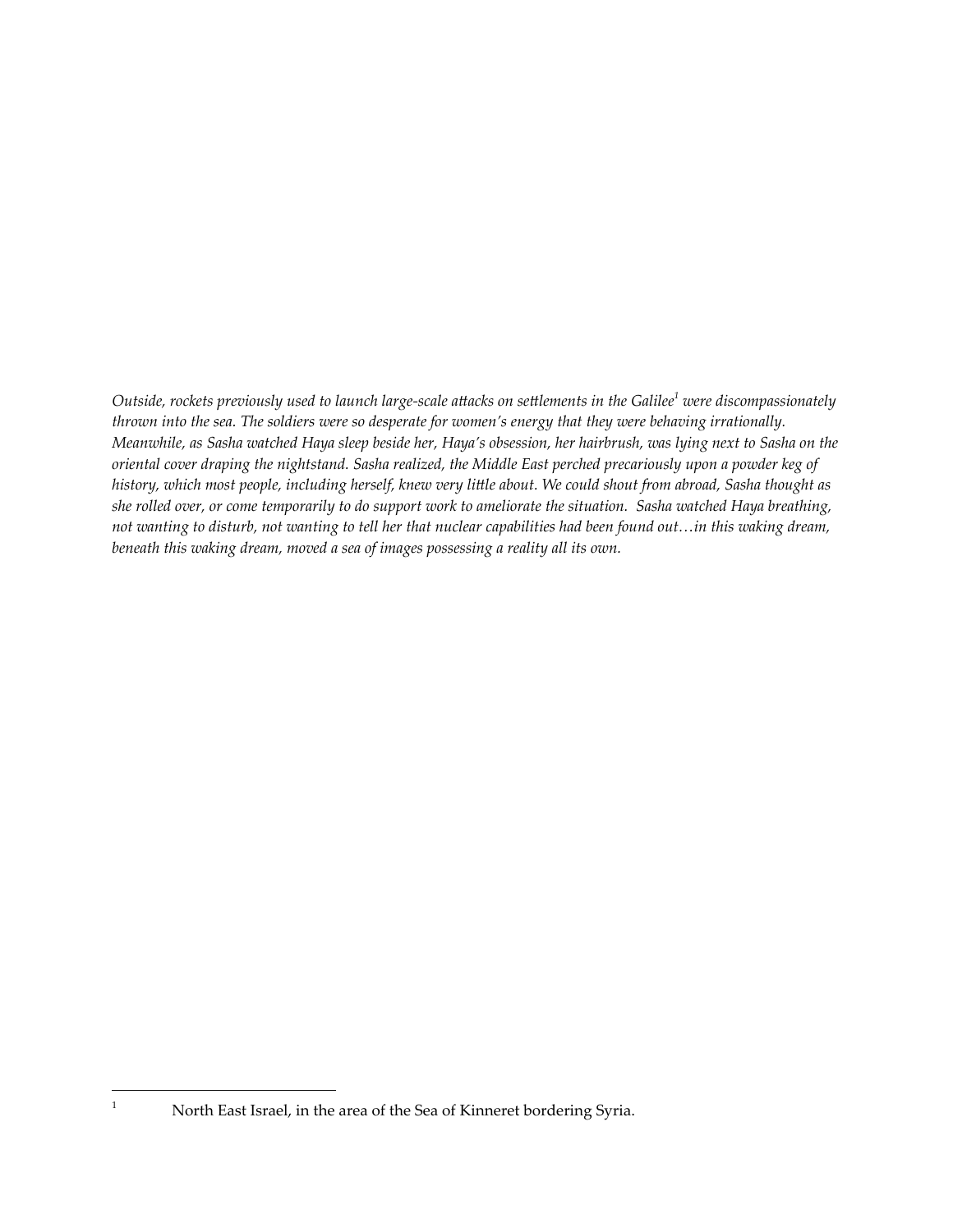## *From Another World…*

## 1.

## SOMETHING HAPPENED in Jerusalem.

## She's not sure what.

All she is able to recall is approaching Isaac, that depository of sensual and deferred love, the proprietor of the hotel where she was staying back in Jerusalem on Allenby, a street one city and a couple of centuries over, in Tel Aviv. She approached Isaac somewhere near the Chinese dancer billboard in Hebrew by the Club Natural.<sup>2</sup> She had just gone to put Blueberry on a plane to San Francisco. Or was it Oakland? Anyway, to the States. From that far away, such differences seem very small. Blueberry was off in a rush to perform a wedding in Santa Cruz dressed in lavender silk jacket and butterfly tie. Blueberry's silk jacket was embroidered with the double women's insignia. A heavy Jewish star flopped around her neck, giving her legitimacy as a campus minister. But even as Sasha put Blueberry off at the *Lod* Airport, 3 Blueberry ran her hand through her curly dark hair and sighed, "Look, I am just not into the maleness of the thing. You are. You stay. I'll go." Sasha kissed her. She was afraid to let go, even though they had fought on *Ben Yehuda*<sup>4</sup> the day before in an ice cream shop when Blueberry had accused Sasha of wanting to become a breeder.

And then, just when she needed him, there was Isaac, her passion, her idealization.

Yes there she was in Tel Aviv having parted from Blueberry at *Lod*, and there was Isaac. An old expression in Hebrew, Isaac says, goes, "Anything you want you can find." Damn, where is the scrap of paper I wrote that on, Sasha wondered in a panic. She wanted to clutch his wisdom to her bosom.

It all seems so strange now. She thinks of Dr. Z. over at the hospital where she goes sometimes and the old woman who has checked in for depression 17 times who refers to him as an Arab. The old Vermont woman with yellowing hair explains, pulling tight her pink terry cloth bathrobe, over the growing sagging bulges of her flabby body, all she knows is, the doctor has velvet couches and exotically-embroidered pillow cases in his office. Sasha laughs as she unpacks her boxes a friend Alex drove up from Western Mass. for her, she couldn't afford the \$150 for the U-Haul.

Oh yes, perhaps I should tell you, Sasha had been living in this hotel in *Mea Shearim, 5* the most religious neighborhood in the overwhelmingly-religious Jerusalem in which Isaac's hotel was situated, because the price was all she could afford under the circumstances. Alex had been saying she shouldn't live in cheap places just because of the rent, but as she had learned, this is what one has to do in certain periods. There

<sup>4</sup> Street in downtown West Jerusalem.

<sup>5</sup> Literally in Hebrew, 100 gates. Neighborhood in West Jerusalem now dominated by black coats, or ultra-religious (*hayardeem*). One of the earliest settlements outside the Old City's gates.

<sup>&</sup>lt;sup>2</sup> Gay bar in Tel Aviv, Allenby district.

<sup>3</sup> International airport outside Tel Aviv.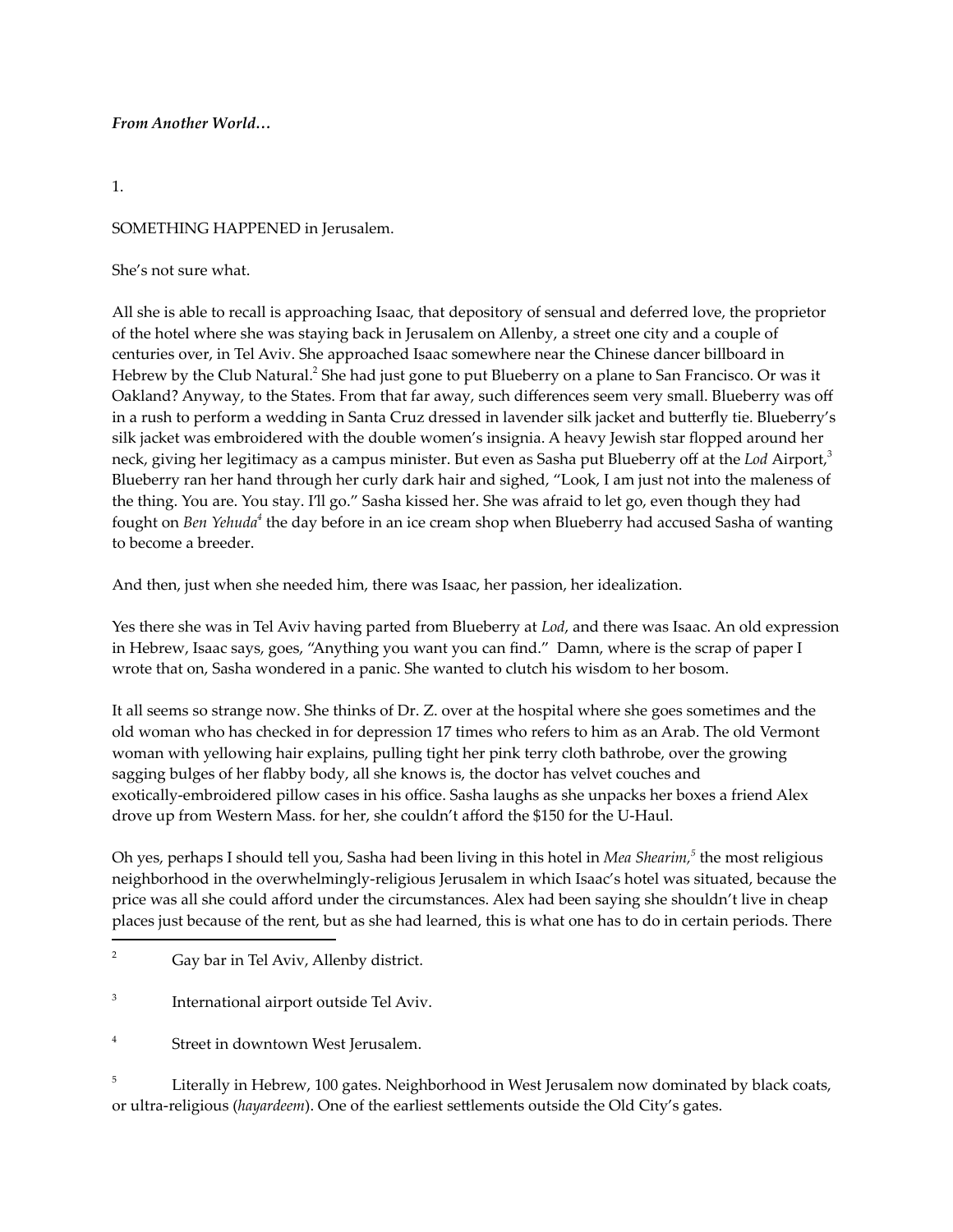was her Coney Island period, her Makenna Beach <sup>6</sup> period, her blue period, her mood period; this was her Jerusalem period, and there she was at Isaac's because of the rent.

Isaac's was full of love. Not religious love, for he too was being chased out of the religious neighborhood by the rabbis. But he would not leave. I will be here always, he told her, when she left him.

She had stayed there for months, or years, or maybe it was only weeks. The place had a certain timelessness to it, in air and appearance. The building stood three or four stories tall, wide and open, she seemed to remember yellow brick; and the feeling was palatial. A young man tirelessly working there was named Shaia, but this was pronounced "Shy;" so that is what I will call him here from now on. Shy sported black curls down the side of his cheeks. He would sit in white shirt and black pants, his right eye bigger than the left, very thin, very patient, ceaselessly repairing damaged parchment in *Torah <sup>7</sup>* after *Torah.* Every once in awhile Isaac's half-senile mother, the founder of the establishment, who had years ago led the family by caravan out of Persia, because she had a dream, would come out of the back room. The old woman would flail down the corridor, her two white braids curling down around her ankles with fresh *kubeh<sup>8</sup> stains on the front of her floor-length white gown carrying a flaming red <i>menorah<sup>9</sup>* in the shape of a peace dove in her right hand. The servant in *purdah, <sup>10</sup>* Rachel, with red bedroom slippers three times the size of her feet, would flail after her mistress Mama, gnarled hands on hips, freckled face, bundled in layers of sweaters and scarves, mumbling.

Isaac would be counting money in the back.

Sasha had become used to coming home every day for months from her job where she worked in a home for cripples. Isaac had fixed up this job for her. "Cripples" was his expression; so quaint to hear such a word.

Her wiring home to publishers to find an advance for a book only ended up costing more than it was worth.

*<sup>6</sup>* Hippie beach in 70s and 80s in Maui where many lived in a permanent (often nude) encampment.

<sup>7</sup> Jewish holy scrolls forming the original books of the Old Testament.

<sup>&</sup>lt;sup>8</sup> A stuffed fried meat sausage, popular among Jews from Arabic countries in Israel.

*<sup>9</sup>* Candelabra with eight candles for *Chanukah*, the December gift-giving ritual holiday of the Jews which commemorates the holding fort of the Macabees and the miracle of light*.*

<sup>&</sup>lt;sup>10</sup> The seclusion of women from the sight of men or strangers practiced by Muslims and some Hindus, in India, Pakistan, the Middle East, *etc.* Also can refer to a veil or screen used to accomplish this purpose.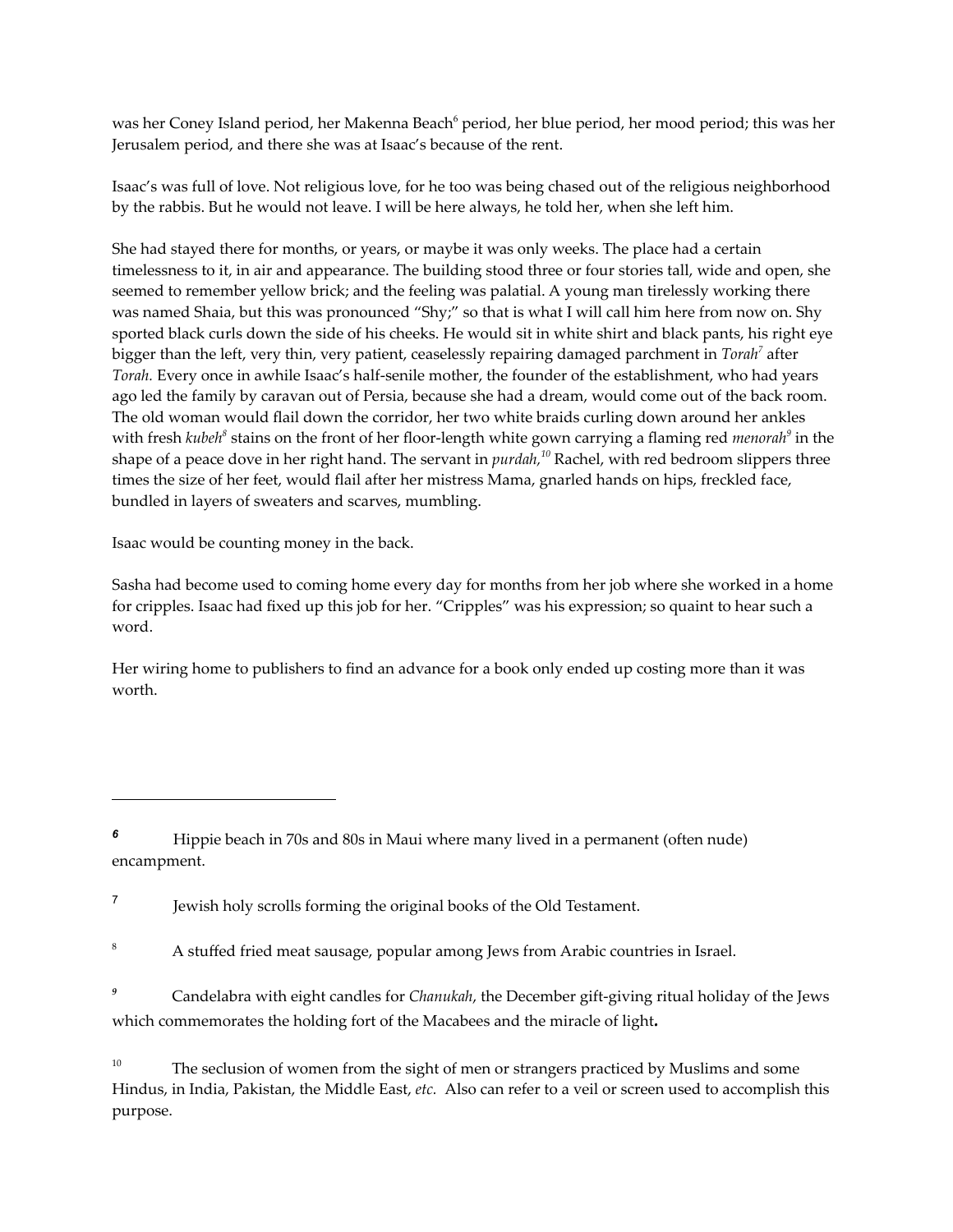WHAT'S THE MATTER WITH YOU, CAN'T YOU FIND ANY PALESTINIANS<sup>11</sup>? one major editor faxed back.

So, when she came home from this job, sometimes she looked happy, sometimes she looked sad. As Isaac had insisted, she was always wearing dresses so the rabbis in the neighborhood wouldn't throw stones at her or set the place on fire with kerosene. However she appeared, Isaac, if he wasn't busy counting travelers checks, settling disagreements between day and night managers, or making phones work for some tourist behind his ivory inlaid olive wooden desk, would look up.

For example, one day she came home upset from the Old City $^{12}$  after a talk with a Christian father from  $\,$ France, an older man in a long black-belted skirt to the ground wearing a white collar. He had told me, the government closed the school he was teaching in at noon. Why? He didn't know. When Sasha got home, Isaac explained to her, "They use the Christian *Torah <sup>13</sup>* to teach anti-Semitism."

"But he's from France," she answered him.

"So, don't they have anti-Semitism in France?" Isaac bantered back.

Their eyes met and they laughed. Sasha laughed because she hadn't gone to Israel to work in a home for so-called "cripples" –even the term offended her. Or to live in a religious neighborhood wearing floral dresses, walking home past women pushing babies in carriages and telling her to pull down her skirt on the bus. Nor had she gone to Israel to sit across from Shy in *payes <sup>14</sup>* and *tallis <sup>15</sup>* and pale white skin which looked like he had never seen the light of day. Once or twice, though, she knew he had left the neighborhood and even went to Williamsburg in Brooklyn, which he thought of as America, on business occasionally. To the contrary, Sasha had gone to Israel to find a father for her child.

So, as I was telling you, right there in front of Sasha on the streets in Tel Aviv, that fateful day she put Blueberry off on a plane to America, was Isaac. As usual, he had on tan shorts, shirt open to the chest, and no *kippah*, <sup>16</sup> which for his neighborhood made him stand out at best. She looked at him wordlessly. She

<sup>14</sup> Curls of long hair growing below the ears on male *Chasidic* Jews.

*<sup>15</sup>* Prayer shawl, usually worn by Jewish men, with strings on the end called *tzitzi* which represent the strands of the outer personality as well as the laws of God.

<sup>16</sup> In Hebrew, prayer hat. Scull cap traditionally worn by Jewish men.

<sup>&</sup>lt;sup>11</sup> In this case, specifically the Arab population of territories won by Israel in the '67 war. They went into Diaspora or became a minority after the establishment of the Jewish State, having lived there before the existence of Israel under the British.

<sup>12</sup> Walled city of the old Jerusalem*.*

<sup>&</sup>lt;sup>13</sup> Reference to the New Testament.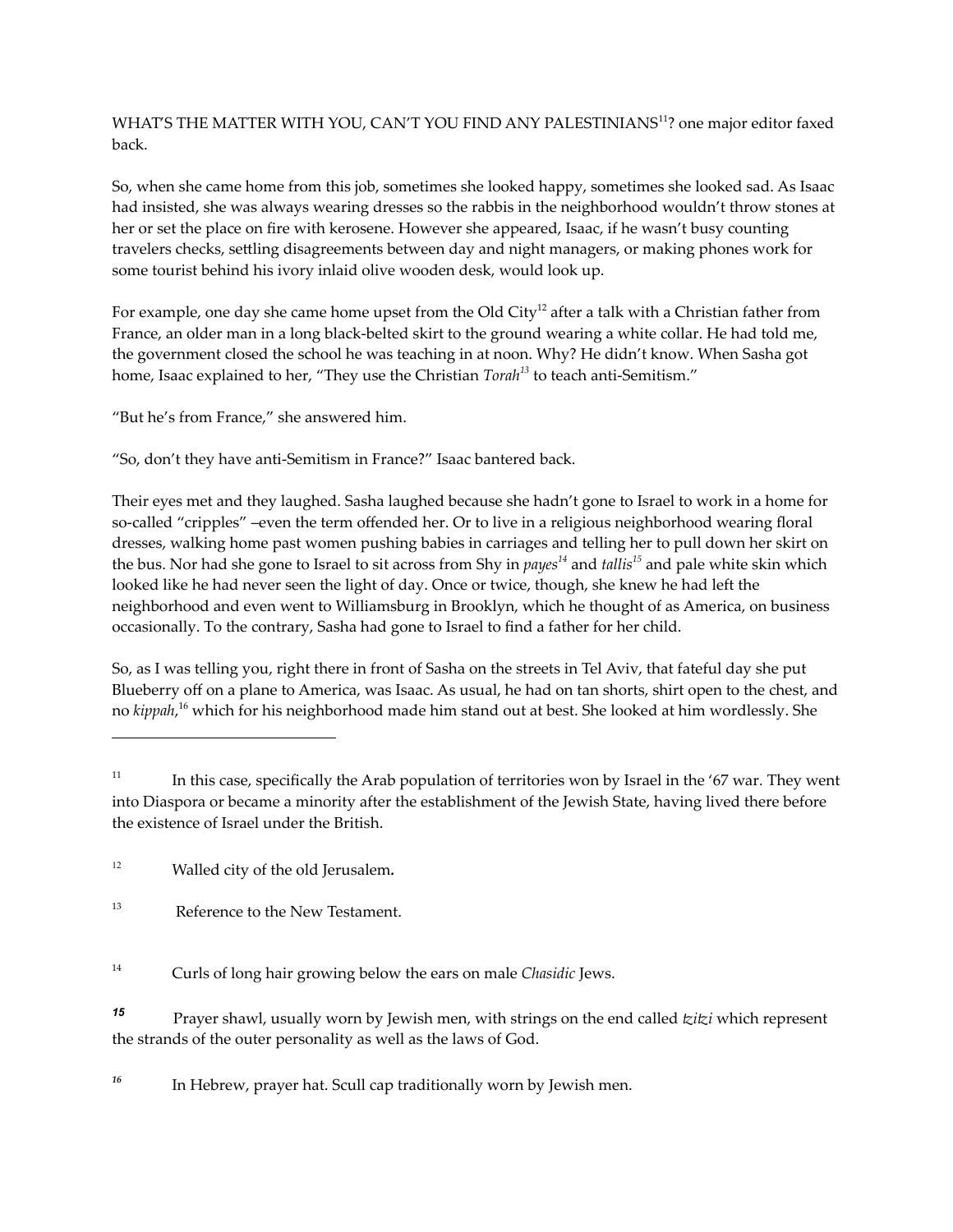was about to ask, but she couldn't. There were plenty of hotels around. She could--Even as she hesitated she knew he would say, that's the problem with you American Jewry. Come back to Jerusalem permanently. Make *Aliyah. <sup>17</sup>* Don't you see this arid Americanism has ruined you?

Of course, she couldn't do anything even relatively permanently or she'd feel trapped. But Isaac didn't know that. So for awhile she became sort of an underground outlaw immigrant. No official papers or anything like that. An immigrant. She hadn't been able to mouth the word out loud or to herself for months. A fourth generation American Jew, an immigrant to Sasha was a person from decades ago, ancient family buried forgotten history.

But if she had asked Isaac right then, instead of giving up on the point of her journey and going home to the Alternative Insemination Clinic on the Fenway in Boston, would he have whisked her away in the last collective taxi? Would they have gone back to his precious beautiful palatial building which for years and perhaps even centuries had been a *mekkah <sup>18</sup>* for incoming Jews from Middle Eastern countries? Would they have made love in the special room upstairs, unheeded by the unruly appearance of 50 rabbis to beat down the doors and badger the night watchman because Sasha hadn't been dressed properly? Would Isaac have carried her up the stairs to the special room, the room in which Shy kept all his holy parchments? Would Isaac have thrown her on the bed? And on this bed, would there have been a blue velvet covering like the one on Sasha's childhood-memory encased *Torah*? With diamonds and rubies embroidered, and gold threading?

…and on this bed… would she slow down, and feel her body spaciously glowing, feeling head to toe as if she were special priceless ivory, and on the bed would she realize that she had floated gradually, and that he hadn't thrown her. Would she find herself in bed, wanting him, so potent, so vibrant like a holy glow? Something emanating, not just him, an aura, all around—and as she touched him would he jump, jerk with joy, for would he be naked all of a sudden,

and would there be satins

on the floor,

bolts of white satin,

for Shy does his repair work in there.

And as she touched Isaac, would his chuckle become deeper?

And would waves of laughter…

Yes, waves of laughter would ripple out of both of them as she would say,

<sup>18</sup> Refers to a religious site to visit, in Islamic religion. Here used facetiously, as the hotel was obviously not a formal religious site or object of pilgrimage but a convenient stopover.

<sup>&</sup>lt;sup>17</sup> Literally, "coming up" in Hebrew; in Israel, the term refers to claiming ones' new immigrant status as a Jew. In a religious sense, the term refers to going up to say a blessing on the *Torah* before it is read, which is a high honor in the Jewish religion only recently opened to women.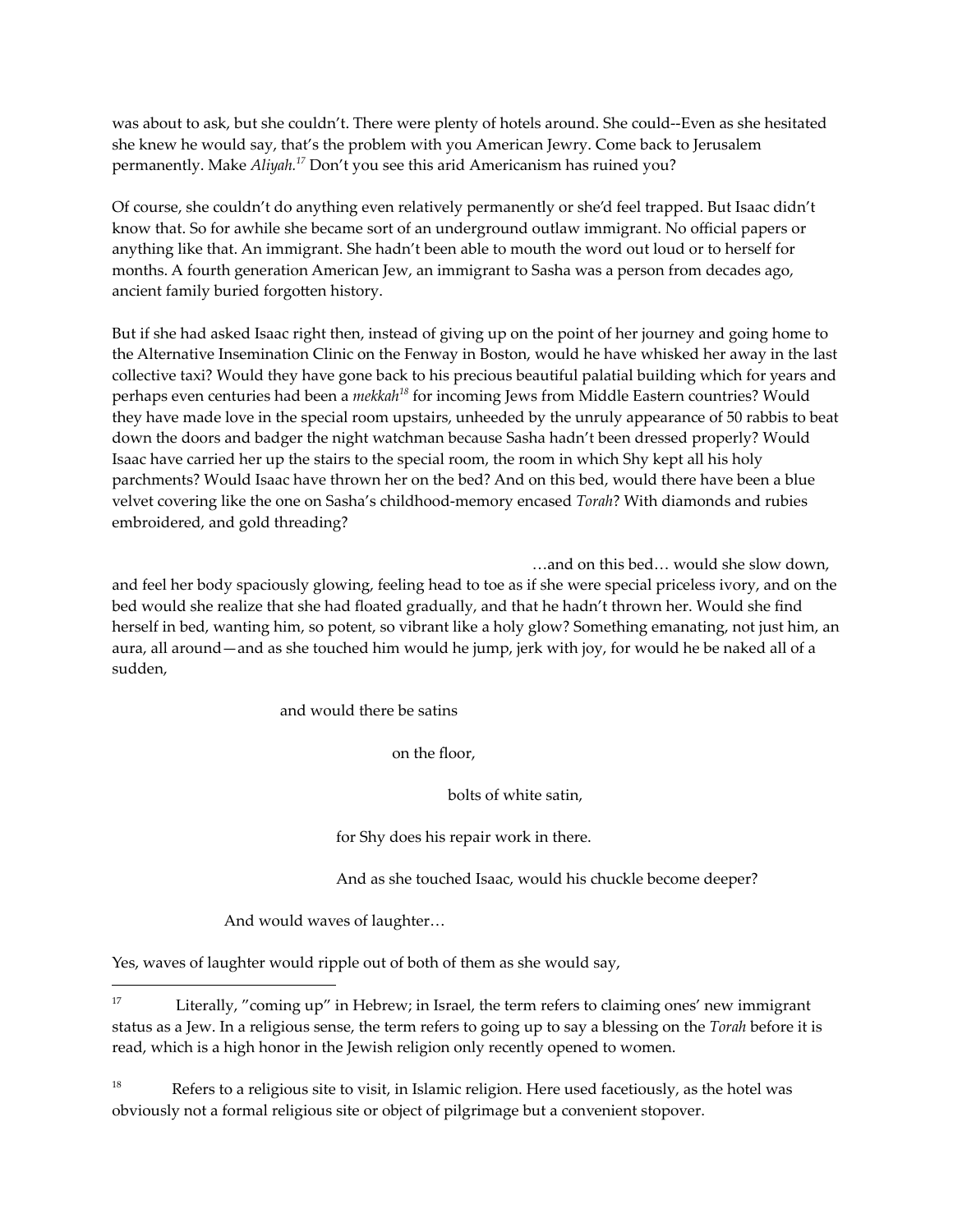"I want your strength, Isaac. Your bristling, your

holding fort, your fighting off the opposition.

You have so much to teach me

from all these many lost years.

I want you, the ancient Jew in you. You are so

clear about who you are, you who have never wandered in western

civilization.

I want none of those speeches made at home by confused poets with names like b-e-r-n-s-t-e-i-n

who feel guilty because they are white

when only some years ago whites put rats in our vaginas

and gassed us and burnt us. And on the way you say good-bye,

I will always be here,

Isaac, I want you,

you are a martyr,

our mothers were martyrs in America,

they were noble and suffering and we want nobility

nobility

And suffering."

But is it my imagination, or did Sasha hear

"Thou shalt love,

"The Lord thy God,

"God of Abraham, Isaac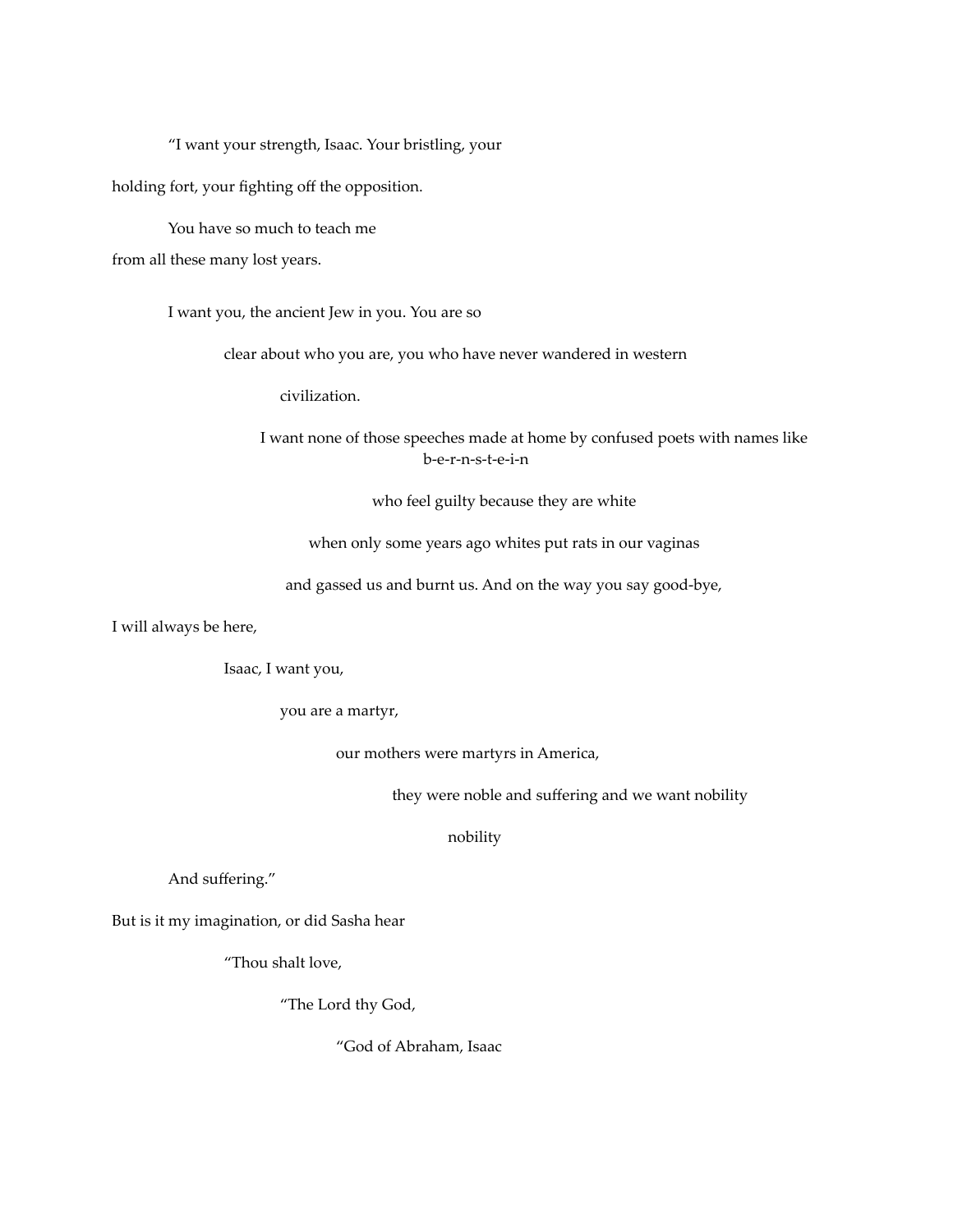"and Jacob," every time Isaac thrust himself inside of her just before the

explosion?

With this voice out of nowhere booming, each thrust harder and harder,

intensifying the shooting,

reaching her

fingertips

and palms,

forcing her

to clutch to the sheets,

straining

to the white satin sheets

below the velvet,

to open herself to receive the blessings,

down to the bottoms of her feet.

Every cell and molecule

must have burst open inside.

She remembers him turning her on her knees,

pulling up her body,

his large textured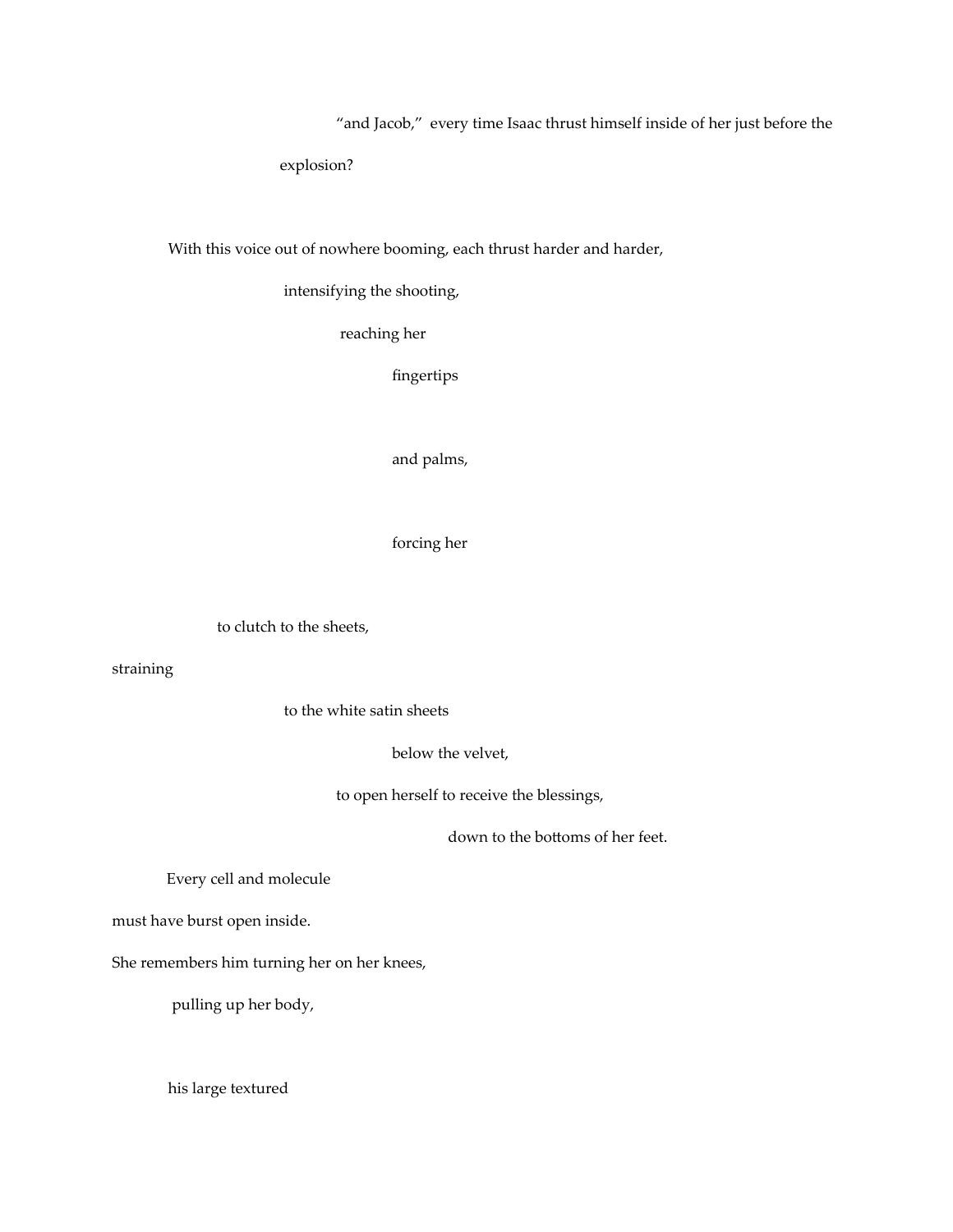porous hand and brazen arm encircling her ivory glowing waist.

#### And as he came

from behind, one hand under her left breast over her heart,

she distinctly heard a

large voice booming,

"I am the Lord

"thy God…"

#### (She heard a voice

boom) "God of…"

(the voice bellowed) "God of…"

Sasha remembered the Arab cleaning man unsuspecting of the unlikely inhabitants of the *Torah* Fix-it Room trying to enter and clean. Isaac neither saw nor heard him. He didn't stop. The young man was invisible to Isaac, but not to her.

"Isaac," Sasha said, "tomorrow can you lend me the family car, and the cleaner?"

Isaac stopped heaving. "Why?"

"I'm going to the West Bank to interview a Palestinian."

Isaac fell asleep, or feigned so.

Sasha needled him. "Listen to me," he finally said, aroused. "Give up your commitments, your ties. Stop trying to write books. At least you have to read more first. The Jews and the Christians are trained to love. The Arabs, to kill. They scream DEATH TO THE JEWS when they come running out of their mosques. All you writers from America seem to forget that."

Isaac rolled over, back to her. She looked at the inlaid mahogany bedposts surrounding them.

"Well, Isaac," Sasha nudged. "All this doesn't show on our television and doesn't make our headlines. All we hear is that our people close the mosques on Easter. How do you think that makes us feel?"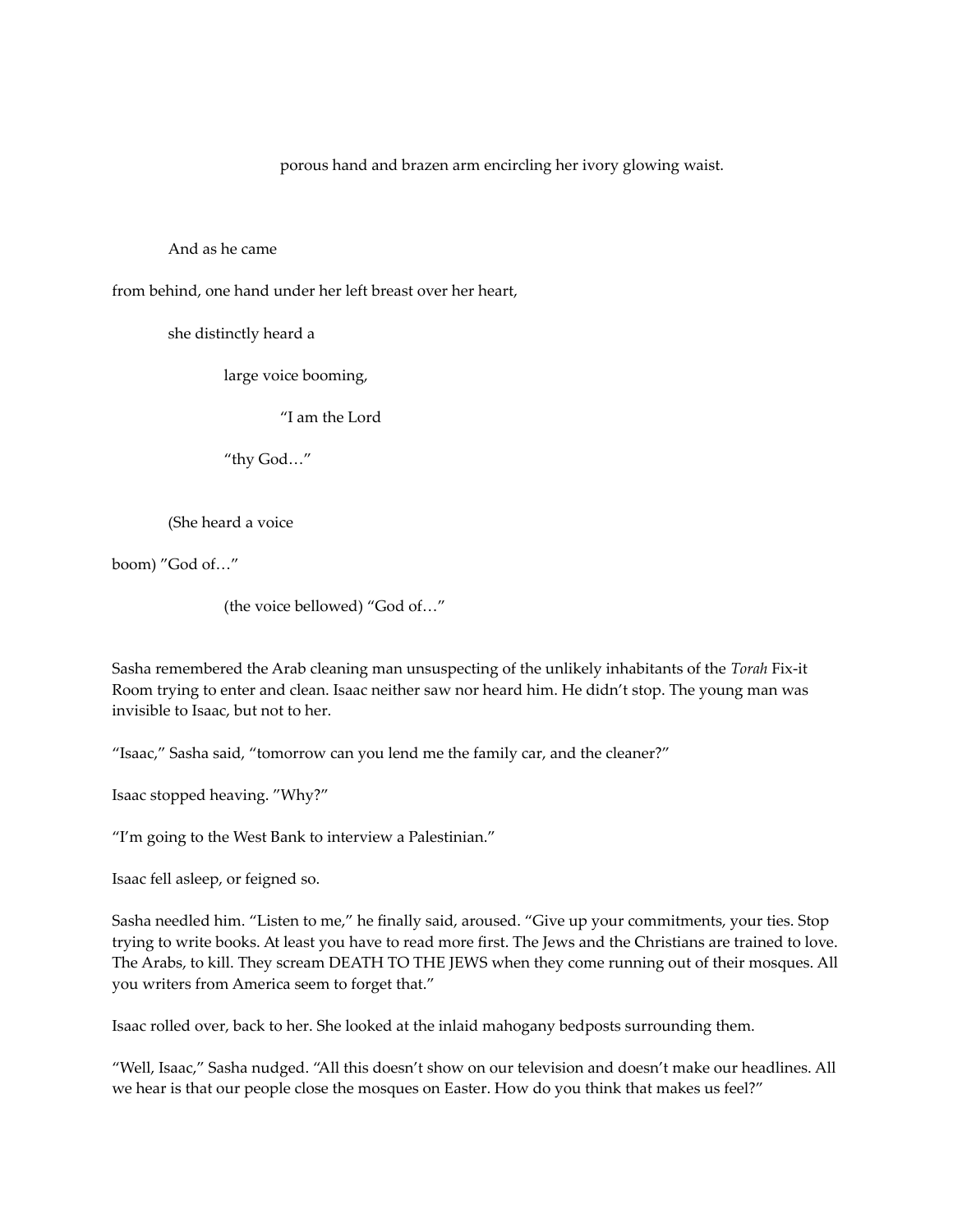The lump softened slightly. "Well, you're here, aren't you?"

"Yes, I am trying to understand."

He rolled over to grasp her. "And about moving here?"

She pushed him off and asked, "Why should I move where you say three million people are trying to kill us?"

"Why?" Isaac laughs. "Because you are a Jew."

This time, after he was finished, Sasha knew she distinctly heard a violin on the roof. No question. This was not her wild imagination. She went up to check. And when she went up, she flew off with the over-sized peasant-looking fiddler and they hovered, Sasha sitting naked on his back, over one of the neighborhood's infinite number of *shuls <sup>19</sup>* and synagogues. They rode on the crest of the waves of the *Shabbas<sup>20</sup>* singing and *davenning*,<sup>21</sup> the way *gringos* on sawed-off boards rode the surf off the Oaxacan coast of the Mexican Pacific at Zipolite. But over Jerusalem, the giant peasant fiddler leaned over and let Sasha slide down. She landed on the *bimah, <sup>22</sup>* her body still glowing in ivory. She spread her legs, naked on the *bimah,* far apart. At last she understood, as the men continued to *daven* and didn't see her, why women didn't have to read the books. Women were the books. We contained the mystery. We were the *Zohar*, 23 the *Koran*, <sup>24</sup> the Bible.

2.

<sup>20</sup> A Jewish religious holiday, every seventh day, in which everything is supposed to be shut down according to God's rules. Hence the twenty four hours becomes a personal social period to reconnect with the dawn of creation through creating and deepening ties with family and friends, since everything secular and commercial is closed. This spelling is Yiddish. The Israeli spelling used by the non-religious is *Shabbat*. The holiday is Sabbath to Christians but theirs usually means Sunday whereas this begins at sundown Friday night and lasts through sundown Saturday night. Even to the non-religious, it is a time of rest.

*<sup>21</sup>* In Judaism, this means rocking back and forth while taking small steps and reciting prayers*.*

<sup>&</sup>lt;sup>19</sup> Orthodox places of worship, usually small, and opened daily if there are ten men for a minion.

<sup>&</sup>lt;sup>22</sup> Altar for placement of Jewish prayer scroll in synagogue.

 $23$  Jewish book of mysticism written in Safat in northern Israel.

<sup>24</sup> Holy book of Islam.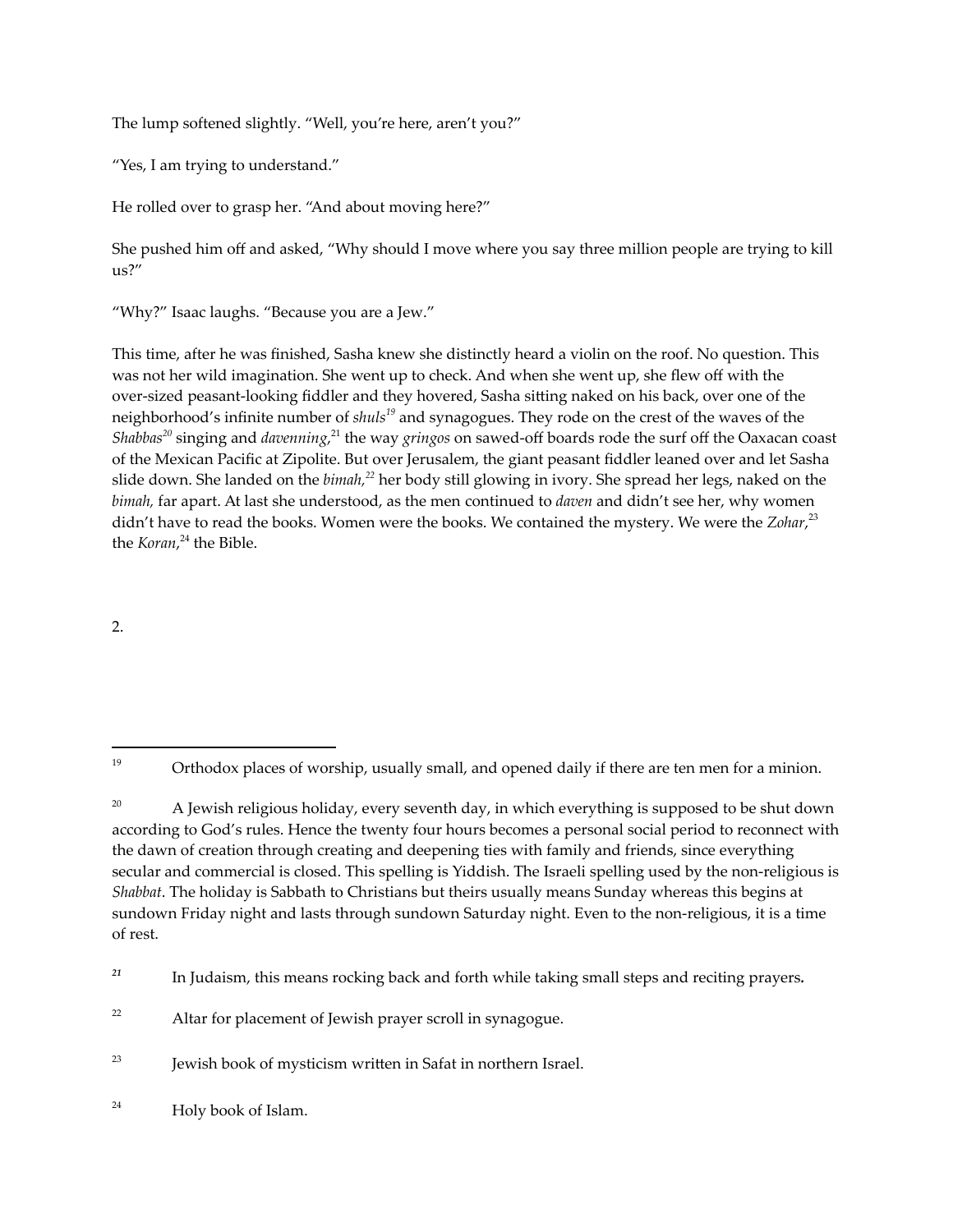ISAAC LOOKED OUT his balcony with the new boy's borrowed binoculars. He thought he finally saw her. He strained to make out the faces, one by one, around the circle of Women in Black<sup>25</sup> activists protesting the government policies concerning the Occupation. <sup>26</sup> He hated them. This time, if she came, he would have to tell her, if she went to stand with them, or even to talk to them, he would have to ask her to leave the hotel. Steve his night manager had warned him the last time, but Isaac hadn't listened. What harm could come from a mere woman interviewing, he had asked. Isaac strained trough the thick binoculars to see if he could locate the 30s-something American woman who had made him shed twenty years of his acquired age. He remembered his reserve duty in northern *Ma'alot*, a development town near the border with Lebanon when children were massacred, two scores of them, all the angry soldiers insisting the restaurant be evacuated due to a suspicious-looking object but they couldn't prevent the explosion from going off. He had entered all the families' houses, to help with *Kaddish, <sup>27</sup>* to hold trembling, prayerful, mournful hands.

Isaac left his apartment overlooking Paris Square <sup>28</sup> and headed for the hotel he owned in *Mea Shearim*, which some called the Mad Hotel. The *Civsa Shora*, <sup>29</sup> the Black Sheep, it was now officially called. All his personnel had left him—Shy, Steve, the day and night watchmen. Cost him three thousand *shekels <sup>30</sup>* a month to keep the place open. The couple of men he had working for him now seemed so inexperienced like children. At least one or two of them had been on drugs or in mental hospitals. One he knew had an army psychiatric discharge. Isaac felt that his patient leniency helped them. A man from a *kibbutz 31* wearing a blue *kibbutz* work shirt interrupted Isaac's ruminations by formally presenting him a rose as he passed or trying to, but Isaac pushed the commie *kibbutznik <sup>32</sup>* aside. Isaac sided not with the Women in

<sup>26</sup> Refers to occupation of territories previously inhabited by Palestinians, in the '67 war.

 $28$  The centrally located site in posh West Jerusalem where the rituals occurred.

<sup>29</sup> *Civsa Shora* means *"*black sheep," in Hebrew. Here the meaning is that the hotel is a haven for those outcast from family.

<sup>30</sup> Israeli currency*.*

*<sup>31</sup>* Collective agricultural settlement started by Jews claiming land for Israel earlier; now mostly privatized. Plural, *kibbutzeem.*

<sup>32</sup> Person who lives on *kibbutz.*

<sup>25</sup> Israeli women's response to the first *Intifada*, or Palestinian uprising in the late 1980s. The organized protests started when some women in Tel Aviv took slides of the violence occurring in the Territories and projected them on the busy streets, but what eventually took form was a process of silent weekly rituals in which all wear black as a sign of mourning. These still occur regularly in some intersections around the country, and often provoke hostility from nationalists. Inspired by the Mothers of Argentina, the model has rippled all over the world and is used in protests of other wars in other countries, beyond support work to Palestinians.

<sup>27</sup> Prayer over wine on *Shabbat.*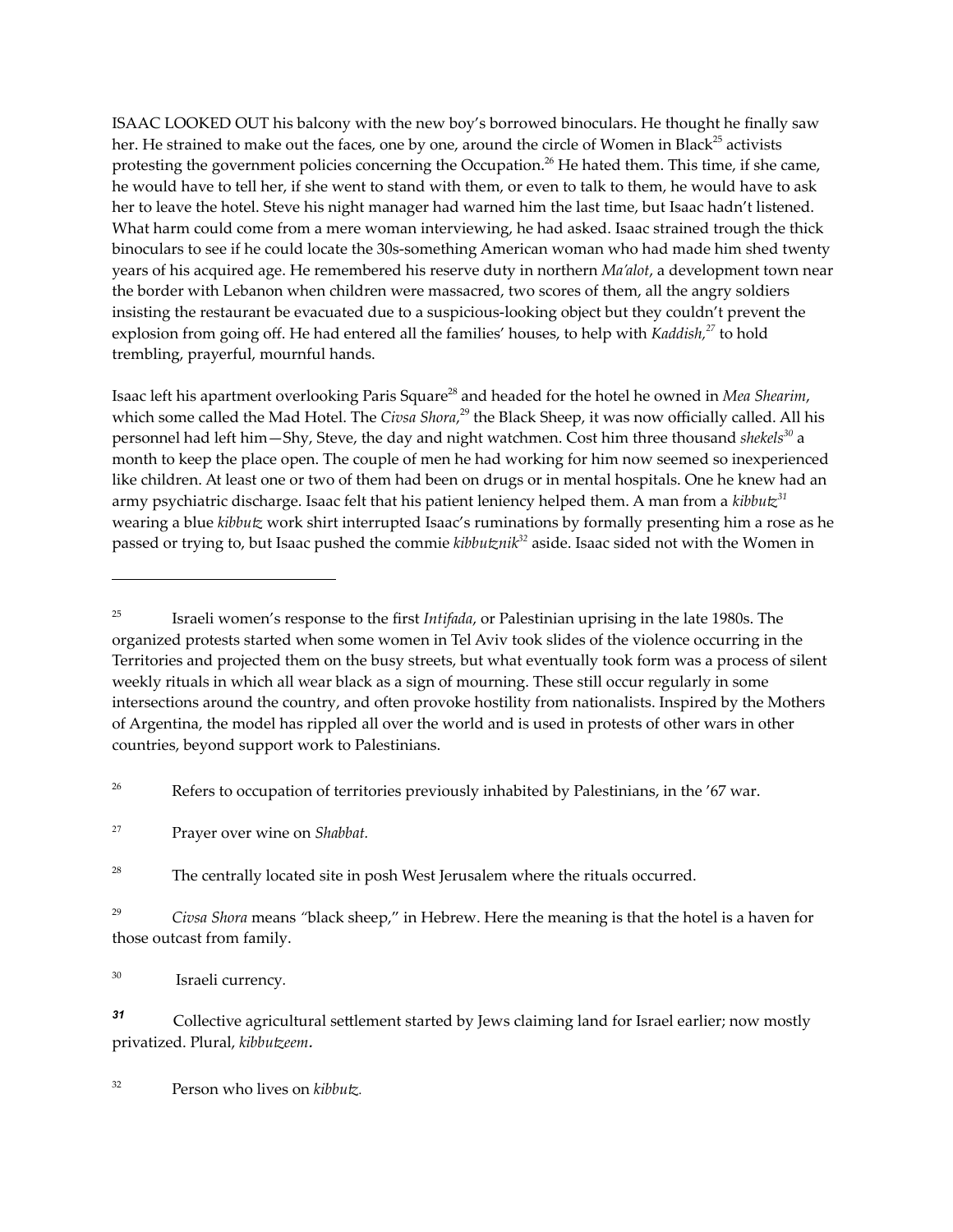Black protesting government policies but with the Women in White who came out in floppy sun hats—white, with blue brims, on the other side—and signs that read ISRAEL IS OURS: IT SAYS SO IN THE *TORAH.*

As Isaac pushed the *kibbutznik* away, he strode with the force of aggrandizement puffing him up in size as he walked.

Isaac smiled as he went approaching the Center, $^{\text{33}}$  remembering Steve's recounting the chaos of Sasha's first time checking in to his hotel. She had been waiting for an overseas line to call her publisher. To say the government is collapsing, wire money. She had thought she would shop. Where could she get food for the weekend, she had asked. Steve, the manager then had stopped talking, forced himself to smile and agree yes, yes, yes, with the bossy Orthodox $^{34}$  man from New Jersey. When Sasha had asked her innocent question, Steve had blown up, spouting smoke. He had begun showing her bus routes, map routes, and pamphlets on how to get to all the museums, though she hadn't asked. But what she had asked for, which was where to buy food, on this, he had gasped. He had even stopped complaining for one minute about how he hated to work for these stingy Israelis and if the Jews didn't have the Arabs to kill they'd kill each other off instead. He stopped his ranting and raving only long enough to shout, SHOP? DON'T YOU KNOW ABOUT *SHABBAT?*

"Yes, but *Shabbat* starts at 7:10, as you told me. After 7:10 I can't smoke cigarettes in the lobby. But the shops?" apparently she had repeated again to Steve.

"All the shops close at three," he declared abruptly. Steve had thought this self-evident, obviously.

Sasha had been holding a broom she had brought from upstairs. She had been sweeping. She thought about asking for a fly swatter, but focused on getting some food for the weekend, did not. "Well, tell me the nearest hotel with a restaurant I can go to then," she had asked next. But Steve's eyes had popped out.

"The Plaza. But how are you going to pay?"

"With money," Sasha had begun to wonder if something were wrong with Steve, if he were slow, or dumb, or just plain stupid. His eyes had continued blazing. He had seemed about to flip. Gray smoke had spewed out of both ears.

"They won't take money on *Shabbat,*" as from another world, he explained to her.

A six-year visitor from Texas had walked in, to pay for cigarettes for which she was in debt to Steve. She too had been shocked by Sasha's ignorance. "What are you doing here?" she had asked. "She's a tourist," Steve had answered. "Yes, I was too, six years ago," the debt-payer had informed Sasha. "I'm not really a tourist, I'm a writer, I'm…" falteringly Sasha had insisted.

<sup>33</sup> Downtown.

<sup>34</sup> *O*rthodox, Conservative, and Reform are dimensions in which people choose to interpret the Jewish religion, leading from fundamentalist following of laws and dictum to reforming the religion to allow Jews to lead an assimilated life.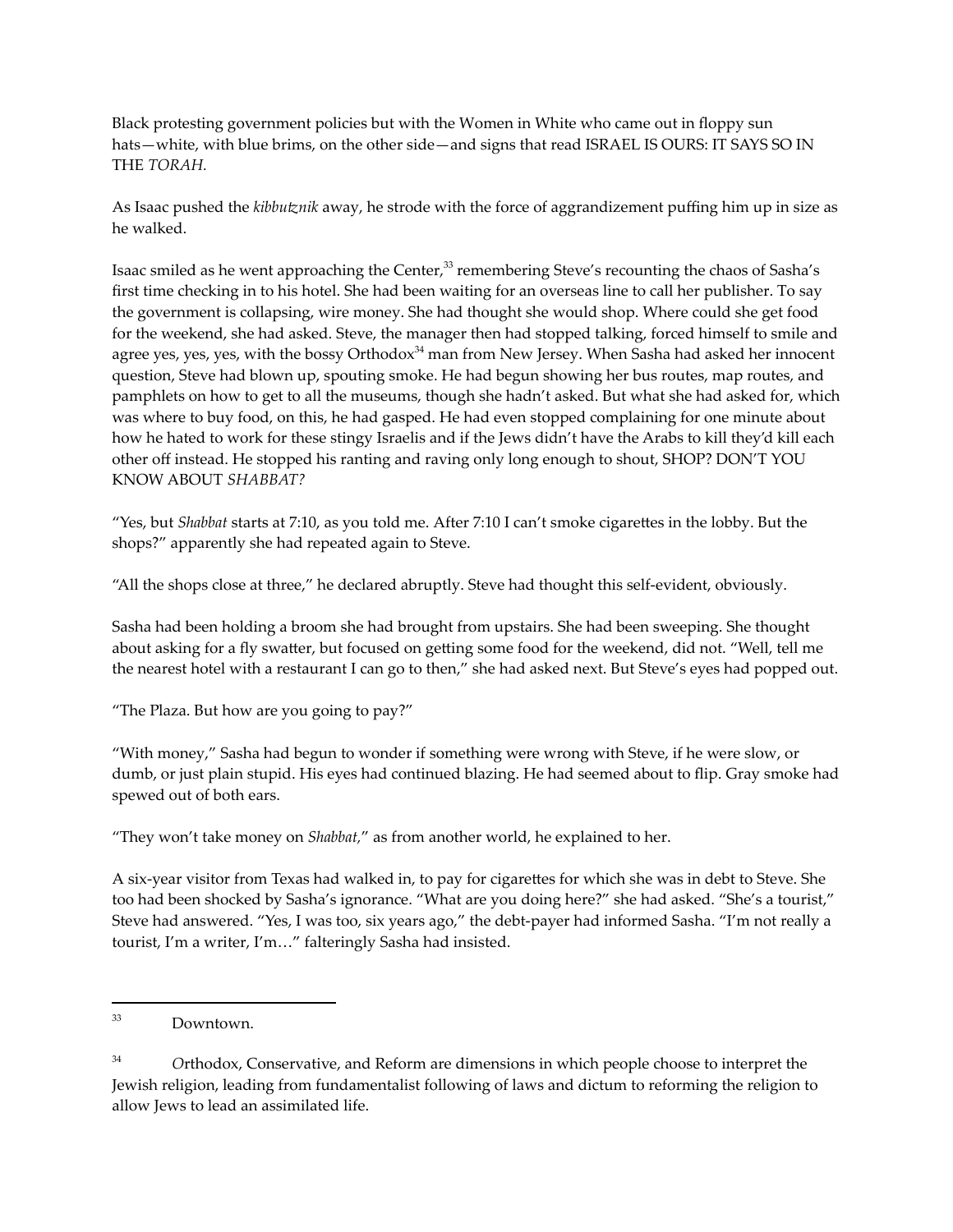Soon the last-minute debt-payer had arranged a *Shabbat* dinner for Sasha, who reluctantly took her new friend up on the offer after a quick desperate forage out on the streets where she wordlessly offered to buy a sandwich from an Arab woman rummaging through the garbage. Steve had given Sasha platters of *matzah <sup>35</sup>* and cheese, and cokes and a Jaffa grapefruit <sup>36</sup> from his stash. Another tourist, a New Zealander, had offered Sasha an ear of corn. Steve had also tried to arrange her a dinner in the Old City but Sasha had thought of her mother—the Old City was reputed to be dangerous, and Sasha dutifully had promised her mother not to go there. "Don't worry," Steve had just as dutifully hurriedly informed her "Arabs don't kill on *Shabbat*." But still, it was a long walk back and forth and Sasha had complained that her feet hurt. She went back up to her room to continue sweeping, having gotten through on the phones just before G-D shut them down to another friend who had told her to relax, in Israel everything begins with a no. With the effect of he structured feeding ritual settling in, this friend had participated to, and had invited Sasha to the synagogue the next day where she could partake of *Oneg Shabbat*. <sup>37</sup>Couldn't she manage to fast 'til then? Her friend has reassuringly asked. Relaxed, ready to face her filthy rented room again, Sasha heard a KNOCK KNOCK KNOCK at the door. A 70 -year -old French-Canadian Holocaust survivor through two teeth and a couple of sentences spurted at her, "I am your neighbor. It is my duty to tell you to put a curtain on the window." Sasha, as stories would later be told about her, could not contain her uncontrollable laughter. "It already has a gate, and a shutter," she had answered flippantly to him "Ok, I warned you. I'll be a peeping Tom, then." But reports were that this only made Sasha laugh harder. "What's the matter, you don't think I can?" The survivor bristled over Sasha's uproarious, almost inebriated sounds. Then she came down to get Steve to explain to the man who had locked himself in to his three foot by six foot room that she wasn't laughing at him, just at the whole situation. That her father had been Orthodox, religious, a *Yeshiva <sup>38</sup>* boy from Brooklyn from which her mother had saved him, and if this is what she saved him from, why then, Sasha could finally forgive her. Steve tried to explain that to the pouting old man, as only a South African living in Israel could. But the wiry old fellow couldn't stop muttering enough to listen, about how he had regretted giving Sasha a cup of coffee when she was not sufficiently covered to go into the religious section of the old hotel to get her own.

Moments after all this, G-d descended his sheet of time, and returned all to the initial experience of creation, Sasha was walking down the streets of the religious neighborhood worrying that the precious food Steve had given her would be stolen if she left any in the common refrigerator. "Relax," said the New Zealander who had given Sasha the corn (she was learning, in Israel, or at least in Jerusalem, that

<sup>38</sup> Jewish school for religious education.

<sup>35</sup> Flattened unleavened bread normally eaten on *Pesach* (Passover, a time around Easter, the holiday at which Jesus ate his Last Supper) to commemorate when the Jews wandered in the desert and had to keep moving, not allowing the bread to rise.

<sup>&</sup>lt;sup>36</sup> Grapefruits grown in Jaffa, Israel. So large that there was a billboard that women protested in which the grapefruits were portrayed on a woman's body as breasts.

*<sup>37</sup>* Celebration of *Shabbat,* sometimes having sexual connotations because the *Shabbas* is the time nearest to creation where Jews are invited to draw new souls to earth by performing the sexual act. Some attribute this to Sabbat, a fertility goddess, and say this tradition is a remnant of her cult. To most conservative and reform Jews, *Oneg Shabbat* simply means the ritual of tasting of feast foods after a Friday night service—wine, bread (*challah)*, fruits and sweets*.*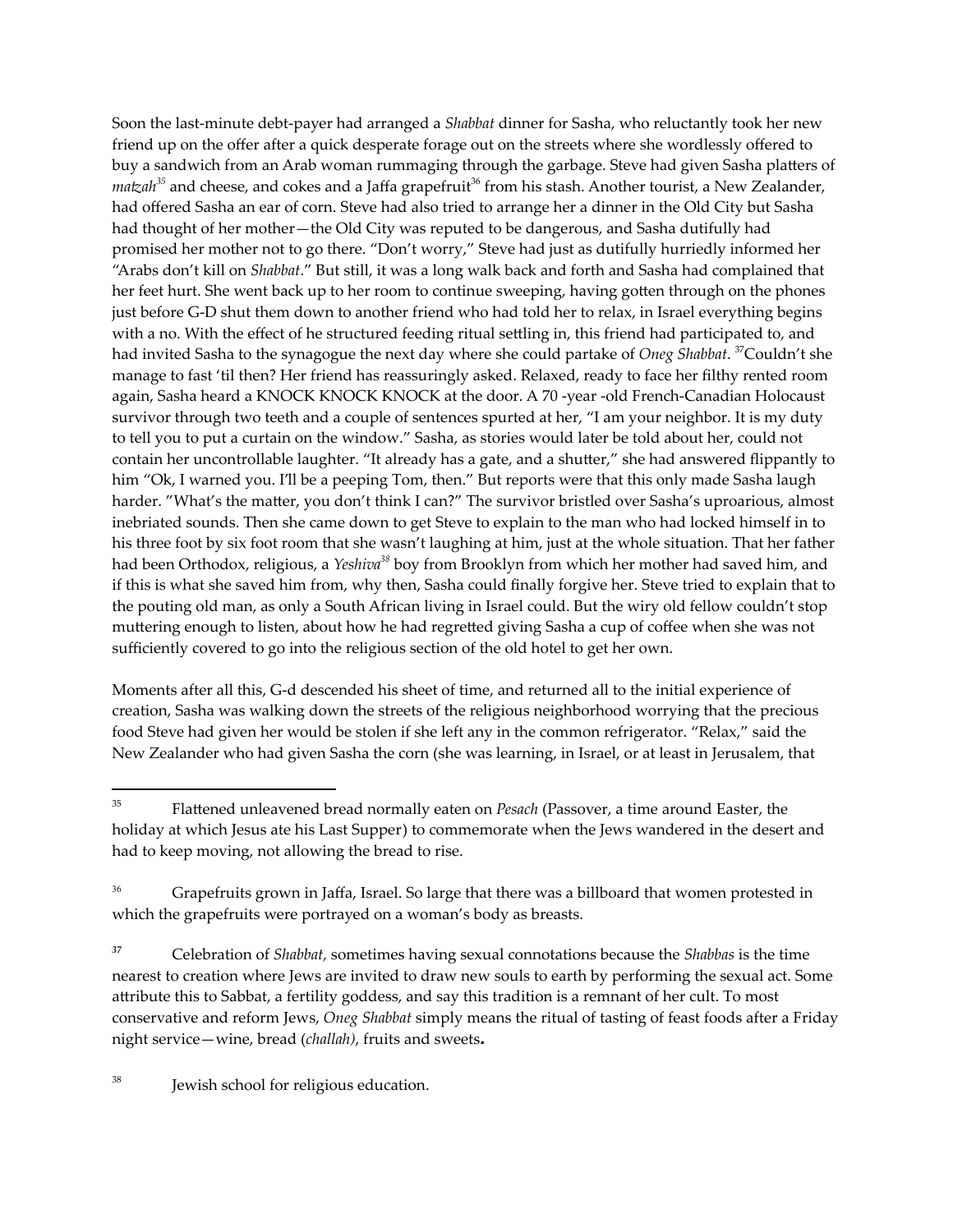"relax" was everybody's favorite word),"haven't you noticed they give you food here, they don't take it?" So Sasha had gone out, into the silenced streets, with her new hostess, who expressed ambivalent attitudes. First she wanted to take Sasha to her home, to meet her daughter, and a woman from Denmark; then to a house down the street where there would be a husband with a big hat, a lot of singing, not just women alone, more complete.

"Let's go to your house," Sasha said. "I like women together better."

## So they did.

On the way, Sasha told her, "I grew up in a small town in the Midwest." The hostess knowingly wrinkled her nose, threw her right shoulder up and forward and then brought it back, shrugging, opening, reaching her hands towards Sasha to indicate that she could understand. Sasha froze. Was her own reality transparent to this complete stranger? "Indiana." Her hostess shrugged again. All around them, *davenners* in finery were glittering, rapid in their walk. Sasha came to a full stop. "In America," when I was a kid, we didn't have Jews in the streets like this, just white or brick houses and neighbors like the Whites, the Elliots and the Richardsons on the other sides of the picket fences. Their daughters were cheerleaders. Their grandmothers thought because I went trick or treating for UNICEF that I was a commie. There wasn't another Jewish family in the entire neighborhood, let alone on our block." Her hostess clucked sympathy at the spiritual desert that Sasha had grown up in and once again started to walk. "And in New England," Sasha went on, "Where I live now, you can't park half up on the sidewalk like this," Sasha pointed, waving her hands), "only on the pavement between white lines, in a box." Sympathetic, the hostess clucked again and offered Sasha a place to live, for less money than what a hotel would charge, suggesting they talk about such an arrangement after *Shabbas*, as on *Shabbas* it is not permitted to discuss business, including things like this.

The hostess was suggesting Sasha go to *yeshiva* when they went inside. Home-baked *challah*, <sup>39</sup> turkey soup, *tahini <sup>40</sup>* and *gelfilte <sup>41</sup>* fish covered the European-looking white-lace-covered table when they first came in. The Danish friend, who offered Sasha a typewriter if she ever managed to get through to a publisher, informed them that the daughter of the house had gone out. "Well, never mind," the hostess rushing to explain the *mitzvot 42 ,*"no killing…"

"Who is killing Arabs here?"

"Well, maybe no stealing, this you can understand." Her hostess hesitated, seeing a fly, but since it was *Shabbat*, not reaching for the swatter. "And every unmarried woman lights a candle—"

"To pray for a man?"

<sup>39</sup> Ritual bread for *Shabbas*, blessed at a breaking of bread after the service.

<sup>40</sup> Middle Eastern condiment—spread made from sesame oil.

<sup>41</sup> European Jewish food made from ground fish.

<sup>&</sup>lt;sup>42</sup> In Hebrew, good thing. In Judaism, one is expected to do "good deeds" to help God out.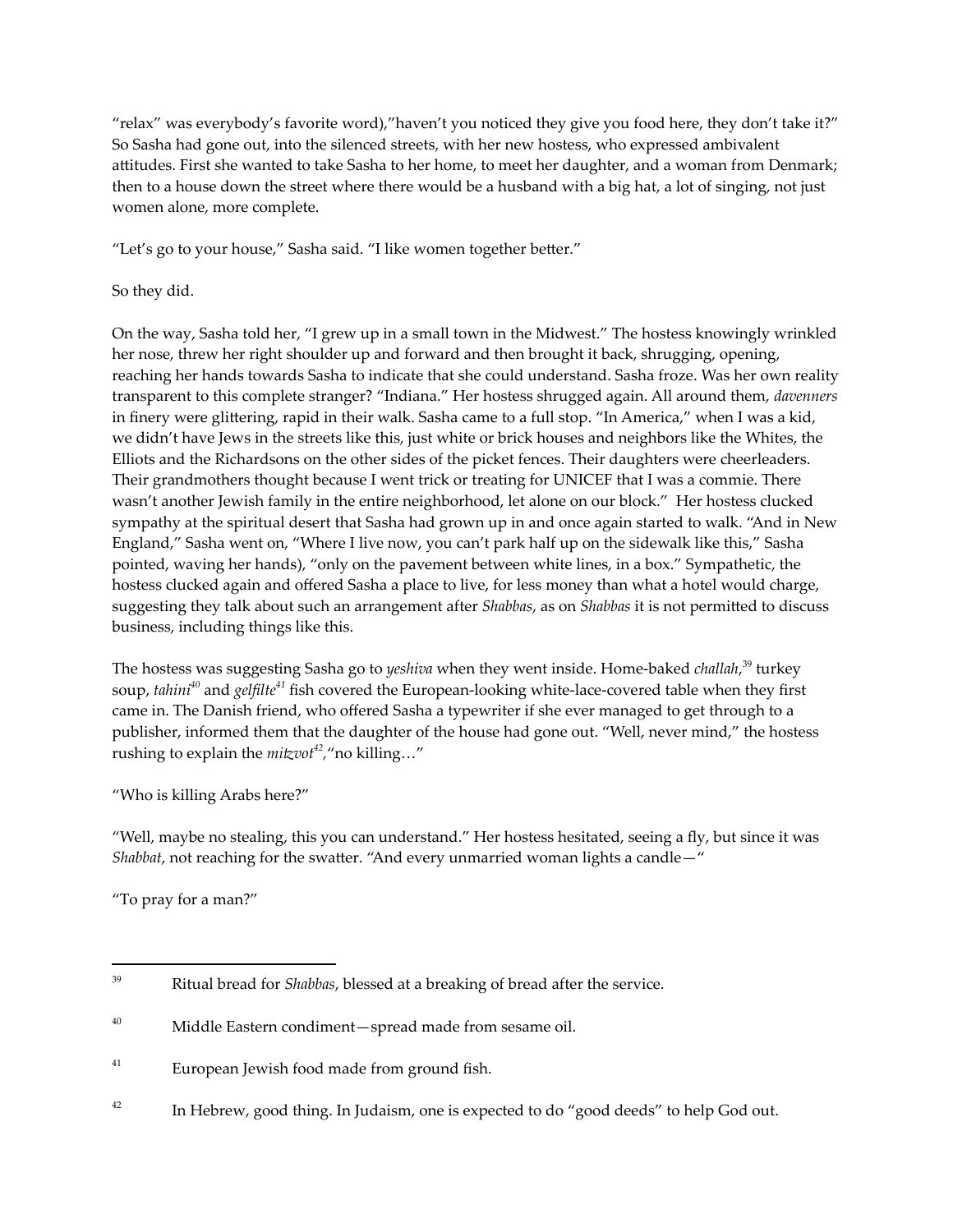"No, just to pray. And a married woman, two candles. We usher in *Shabbat*. Then no one works, not turning on a light or anything."

"But TV's ok?"

"Why?"

"They said we could watch at the hotel."

"Some one must have turned it on before sundown."

"What's on the news?" Her friend, largely silent until then, directed her question to Sasha. On her hostess's behalf, she downed the fly with a swatter. "I haven't heard the news for a week."

"An Arab pulled a bus off the road and killed 14 people. The US will not recognize the act as terrorism. Even the PLO $^{43}$  condemned the aggression. Religious Jews $^{44}$  threw tear gas at the visiting Jewish athletes at the Wall because they didn't like the circus effect."

Sasha's hostess stood up, grabbed a prayer book, and started singing.

Shamir′s<sup>45</sup> party the *Likud<sup>46</sup> s*aid no elections until after the *Intifada,<sup>47</sup> no voting in East Jerusalem*.<sup>48</sup> The most vocal of party leaders argue strongly against the creation of a Palestinian state. They want more settlements. Vice Premier Peres of Labor<sup>49</sup> said he would like his party out of the government. Shamir said

*<sup>44</sup>* Although technically referring to any Jews who follow any religious practices, the term used here refers to those practicing largely re-invented Orthodox practices in a fundamentalist way. They attempt to impose their ways on the rest of Israel out of a zealous belief that when all Jews follow each Jewish law, the Messiah returns to earth.

<sup>&</sup>lt;sup>43</sup> Palestinian Liberation Organization. Organized into four parts, the most dominant headed by Arafat in Tunis for many years, they organized many social services for Palestinians in the neighborhoods such as day care and women's groups. Eventually this group became first party that led the Palestinian State.

<sup>45</sup> Once *Likud* leader of the Israeli government.

<sup>46</sup> Right wing party in Israel.

<sup>&</sup>lt;sup>47</sup> Uprising against Israeli rule that started in the Palestinian territories in 1988.

<sup>48</sup> Arab section of Jerusalem*.*

<sup>49</sup> Peres was formerly vice president of the Labor Party (in Hebrew *Marach*, a political party of the established left in Israel once led by Golda Meir.). This party fell in the shaky coalition with *Likud* that fell in March of 1990.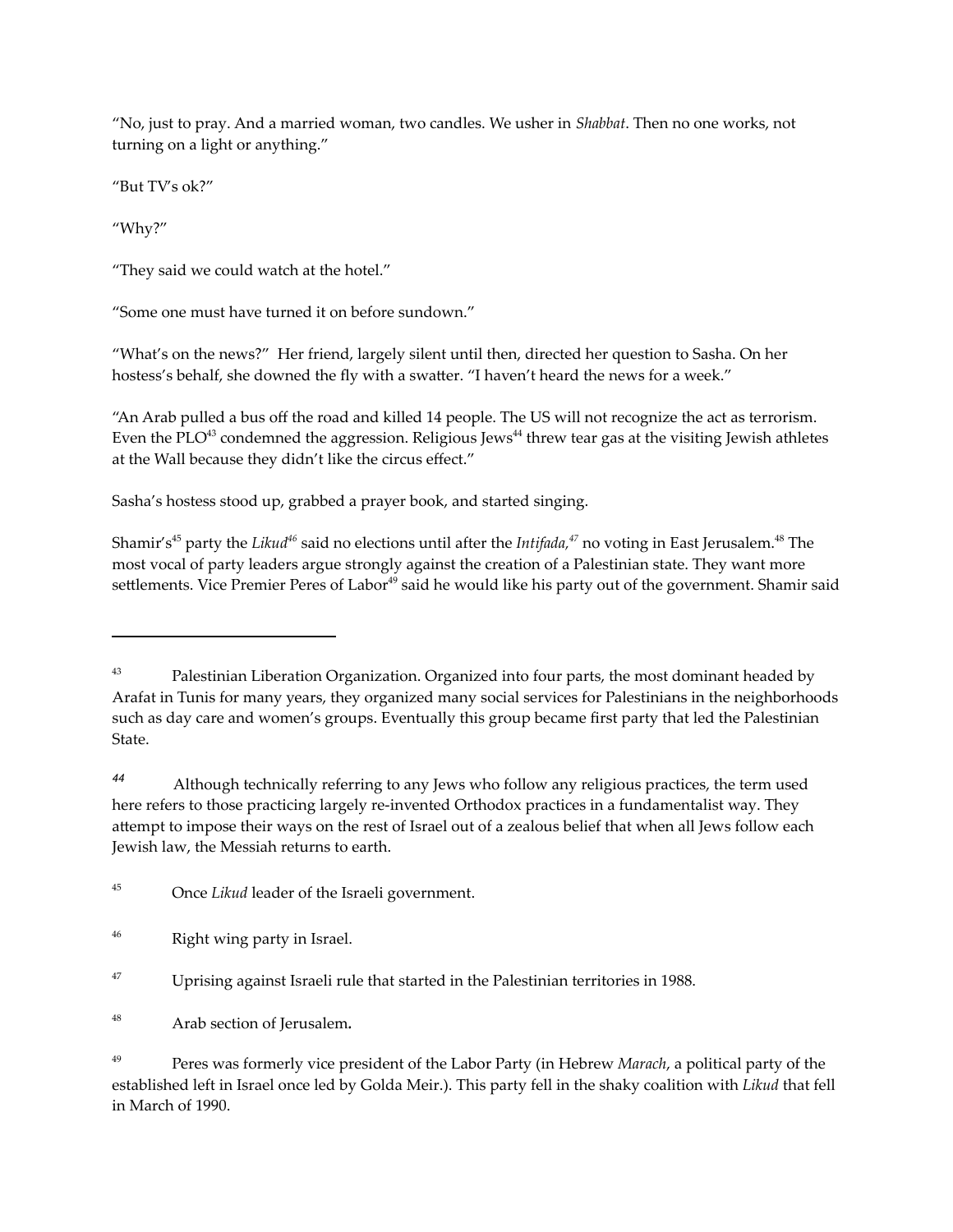he wouldn't do what his party voted and it was negative for Peres to threaten to leave: setting bad examples for Arabs was disruptive—"

"Don't worry," the Danish woman cooed reassuringly to Sasha, American visitor, "the government falls every Tuesday and Thursday."

"The hostess stopped praying and showed Sasha how to wash her hands before Sasha could get over her shock at this remark. As she pretended to listen to the instructions, Sasha brooded. She missed the light in her father's eyes, which she knew would be shining if he saw her now. She started to cry. Tears welled like on the bus, in Tel Aviv, when she heard his name, which she had only heard in synagogue, at *yartzheit. <sup>50</sup>* In English her father's name was Jack.

In tears, Sasha got up from the table and ran through the deserted streets home, empty except for children playing, and the sound of singing. Sasha realized with a start that it had been her genes, not just her biological clock, which had clicked off when her father died, bringing her here, defenseless, into the arms of Jerusalem. There had been that light in her father's eyes—the light of God, pouring through the lamp of religious Judaism. The spark of love, the divine spark of God. She was only saved from instant religious conversion after one *Shabbat* candle lighting in *Mea Shearim* this most religious of ultra-religious neighborhoods, by the fact that teen-age sex in *American Graffiti* was on TV when she came back into the hotel. The knowledge that to go to *mikvah <sup>51</sup>* she would have to check herself like her hostess told her twice a day after the seventh day of her period to be sure there no blood was also a stopper. Over the sounds of the neighbors' chanting and singing, children playing out in the streets, and babies crying, Sasha watched the news with the New Zealander and the night watchman in the TV room. They heard how the UN was negotiating new Arab/Israeli agreements with sanctions against Israel if Israel doesn't follow them; and how the US and Soviet Union as super-powers had to approve everything.

Sasha crawled upstairs and went to sleep, leaving the men to the false idol of television, conceding to the threats of the peeping Tom by putting a sheet over the window. Sasha tried to imagine her mother reading from a prayer book, thinking she'd call her mother rather than a publisher if she ever got a long-distance connection. But sleep was too fretful. She was asking Steve for tacks at midnight, complaining how the threatening peeping Tom made her nervous. Every time Old Daniel next door snored, the sheet fell down. Even with brass-gold tacks, the wind blew the sheet, she had complained, Steve recalled.

## 3.

FRIDAY, AT ONE o'clock, Isaac paced on his balcony across from the fancy high class Kings Hotel, preparing to go back to his own dismal madman's hovel, the *Civsa Shora.* He paced back into the apartment and looked out the window from Rebekah, his wife's, red and gold decorated front parlor room down at the Women in Black gathering below. At all their signs, peace, *shalom*. Outside agitators.

<sup>&</sup>lt;sup>50</sup> Jewish prayers for the dead pronounced at anniversary of the person's passing.

<sup>&</sup>lt;sup>51</sup> Ritual bath taken monthly by Orthodox Jewish women for purposes of purity.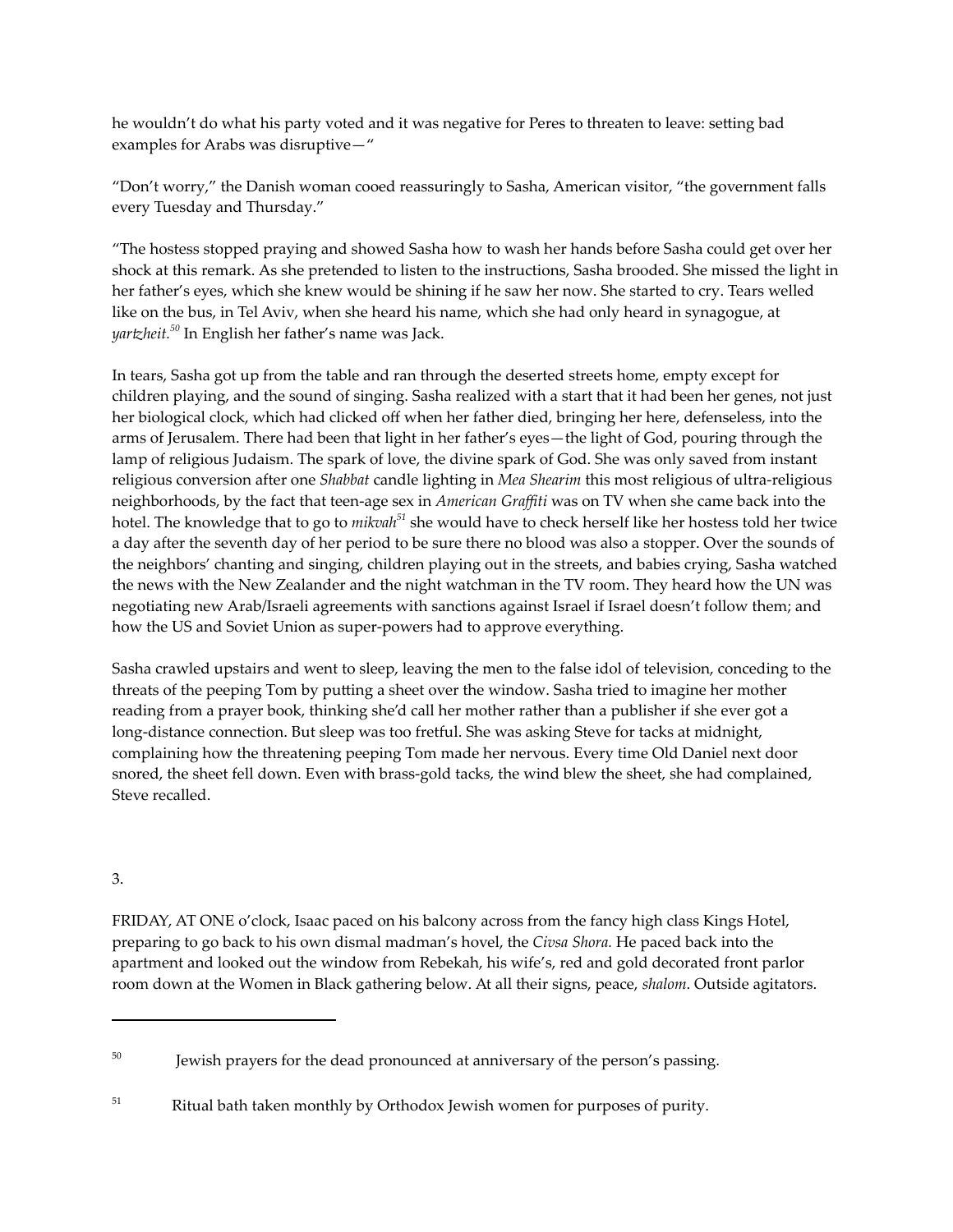Foreigners. He hated them. They were against the very core and heart of the country. Isaac moved back form the window, let the thick gold drapes fall. He paced around the room. At least he came to rest under the Czechoslovakian chandelier. Really he had been glad to let Steve and the night watchman go. They had been talking negatively to tourists, American visitors, whereas dreams and history had dedicated Isaac's very life to Israel. Isaac was one of those deep-seated Persian Jews chased to Iran by Assyrians 2500 years ago. He operated by understanding, feeling and intuition as Oriental<sup>52</sup> Jews do. And somehow, he could sense a gold cloud in the air, a premonition, a wavelength—this would be the day Sasha would return. Confident with this secret knowledge, Isaac left the room, shut the door, locked the apartment, and went down stairs. Out, passing the demonstrators waving their little flags for the PLO, or they might as well be. Isaac once again pushed the *kibbutznik* handing out roses who Isaac suspected (having seen evidence in the papers) lounged around swimming pools and cultivated paradisiacal gardens while everyone else had to work, taunting socialist values. For some reasons, Isaac senses, this was the day he had prayed for, yes. That must have been what his dream meant last night, of a mighty *torah* unfurling in the sky and ancestors parading across the mountains above america….

#### 4.

MY FERTILITY DREAMS have always centered around Brooklyn, Sasha had mused in her loft in Vermont, even before I became a New-Yorker-in-Exile because of the rents. Ever since she had unwittingly joined that miserable self-hating marginal sub-strata known as the New-Yorker-in-Diaspora (discriminated against, though not having yet reached the status of census statistic so always forced to check OTHER when confronted with a box), Brooklyn as a fertility symbol in her unconscious became worse. Oh, she didn't mean fertility as in the ancient temple rites to Goddess Inanna<sup>53</sup> in Ur, the land Abraham and Sarah set out from in the Bible, carrying their chests of pearls and other precious jewels and furs and satins. She meant more precisely those twisted haunting dreams of indescribable dimensions, not even celebrations. As in her night mares of getting frozen in a fetal position driving back to Lower Manhattan when she worked at Brooklyn College and could still afford her loft; of meeting a colleague in the cafeteria. The people in the cafeteria, all around them as they spoke, shuffling, like in a concentration camp. And outside the green, floral dress and bagel and bakery shops, synagogues and *shuls,* the vendors selling bright cuts of fresh flowers. Babies in the streets in carriages.

Sasha curled up by the heater, thinking of Blueberry, big gold star around he neck, *Lod*, the send-off…That first trip, Sasha reminisced, falling asleep, and then waking up, stretching and rolling over. She recalled how surprisingly elated she had been that everything looked like Brooklyn. Outside the window she thought she saw a *Torah* scroll unroll, and she remembered, she had gone to Israel 18 months after her own father died. Maybe, meeting Isaac, if on Allenby Street they had only tried…

…her education had started on the plane. Of course she nearly didn't get on. Even as she arrived at Kennedy Airport, she wanted Blueberry Fliegel. Short, dark, rosy. They had met at a women's

<sup>52</sup> Oriental refers to non-Ashkenazi, usually Jews from other Middle Eastern, non-European countries.

 $^{53}$  In Sumerian mythology, the naked goddess who walks from heaven to the underworld, with a rod of lapis in her hand*.*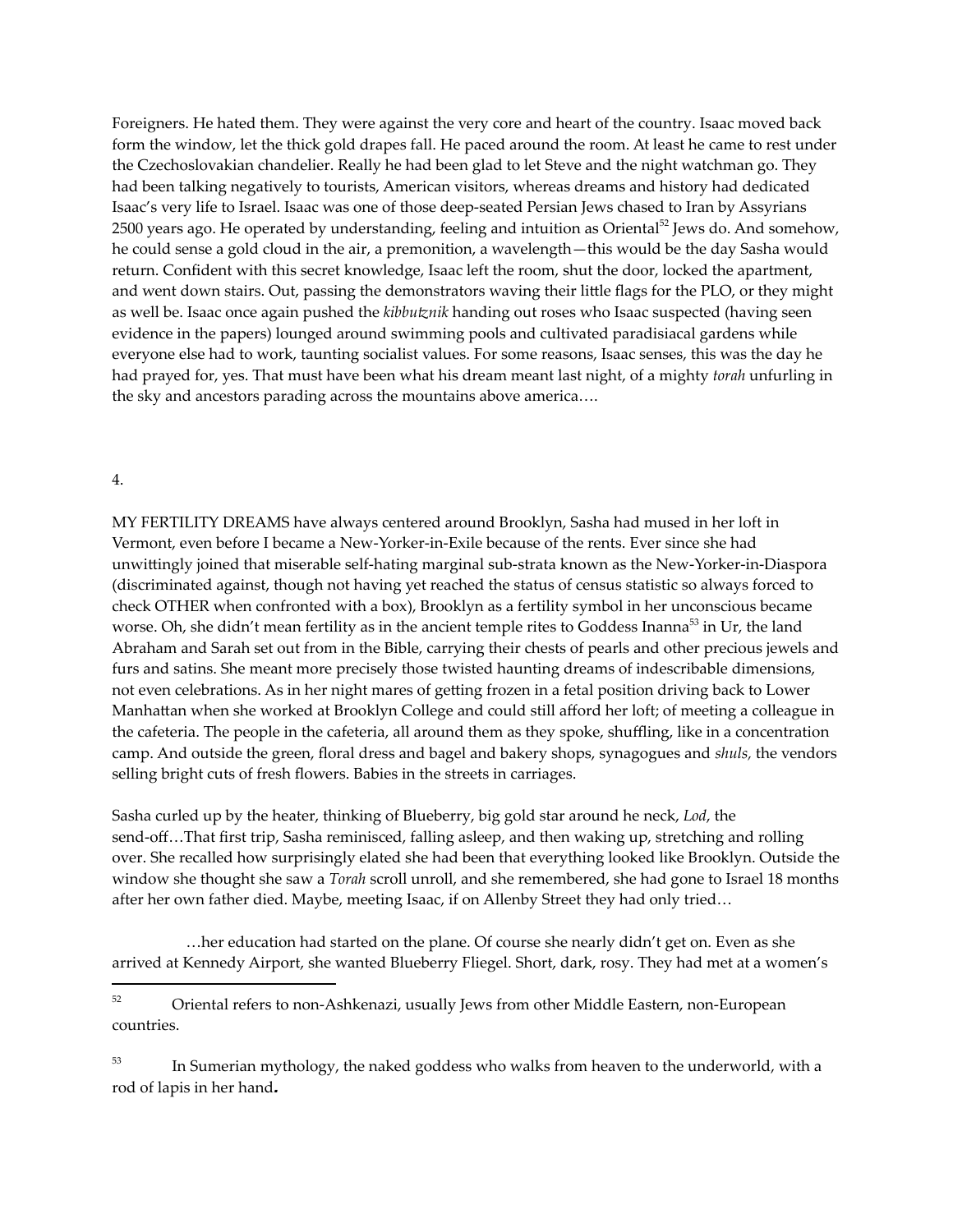studies conference. Not very romantic, really. There Sasha stood. She had a green duffel bag in hand, with not many clothes but a small Celtic 24-stringed harp of lightly stained sandalwood stuffed into it. Around the edges she had stuffed clothes, notebooks, a few addresses, camera. Making a last minute phone call, she was boarding, obedient to the course of history, not knowing when she would see Blueberry, whom she was so drawn to, again…on the plane she had planned to write her graduate school application. This making money writing for a living wasn't working. Which is why she had been tempted to follow Blueberry to San Francisco where she worked in a communications department that funded her to go to Palestine/Israel to make a video exposé. Maybe there was more hope in graduate school. But Sasha felt this mystical irrational call and dutifully went, and as she was remembering, her education had started on the plane. How did the scene go? Sasha found the entries from her notebooks. The journal she had kept read like a novel. She had tried to read the entries, and had fallen asleep again, been woken by the sound of the hippies opening the Daily Bread Café below her, and left, all the way in the cold, driving herself to buses, busing to airports. As if obsessed, she found herself in a fugue state, following a flag, no a *torah* unfurl. Her ancestors drew her like a magnet down to New York and out of america…

## 5.

IN THE AIR her graduate school application proposal had been to study the reification of high culture through literary analysis of airplane scenes by contemporary American poets and novelists. At home others had thought this dry, sardonic, and hence wonderful, slotted for presentation at the MLA.<sup>54</sup> Ginsberg, yes, and Erica Jong—must include both of them, her co-conspirators had plotted to subvert the cannon in their shared hotel room. But here, on the plane, with her back to America, headed towards Tel Aviv, the Statue of Liberty receding into torrid orange, the woman on her right had been reading a book in Hebrew written by a Jewish survivor who visited a Polish ghetto. The woman thought the Palestinians should go back to the Arab countries.

The man on her left hadn't thought the situation so simple. He worked in intelligence for the US Navy. This month he was going to Haifa to teach Israelis how to undo mines; last month he had gone to Egypt to teach Arabs how to plant mines. Why do you work for both sides, Sasha had asked. I work for one side, he had answered, our government.

"Needless to say, his declaration startled me," Sasha read in her notebooks as she read over her journals on the return plane. And over his drink the stranger next had asked why she was going to Israel, the obvious reciprocal question.

Finally Sasha had muttered something about this Jewish Fatherland bit, and that she was going to Israel to work on getting pregnant hopefully in the fields by a *kibbutznik* mango picker. She after all was 36; it was now or never; and she just couldn't get into this alternative semination bit. How could she tell a child he came from a sperm bank? Unflinchingly, the suddenly intimate debonair stranger recommended she try a sailor. Their flesh was government-inspected, he calmly assured her.

<sup>&</sup>lt;sup>54</sup> Modern Language Association, the annual conference of which is a meat market for those seeking employment in the field of English in colleges and universities.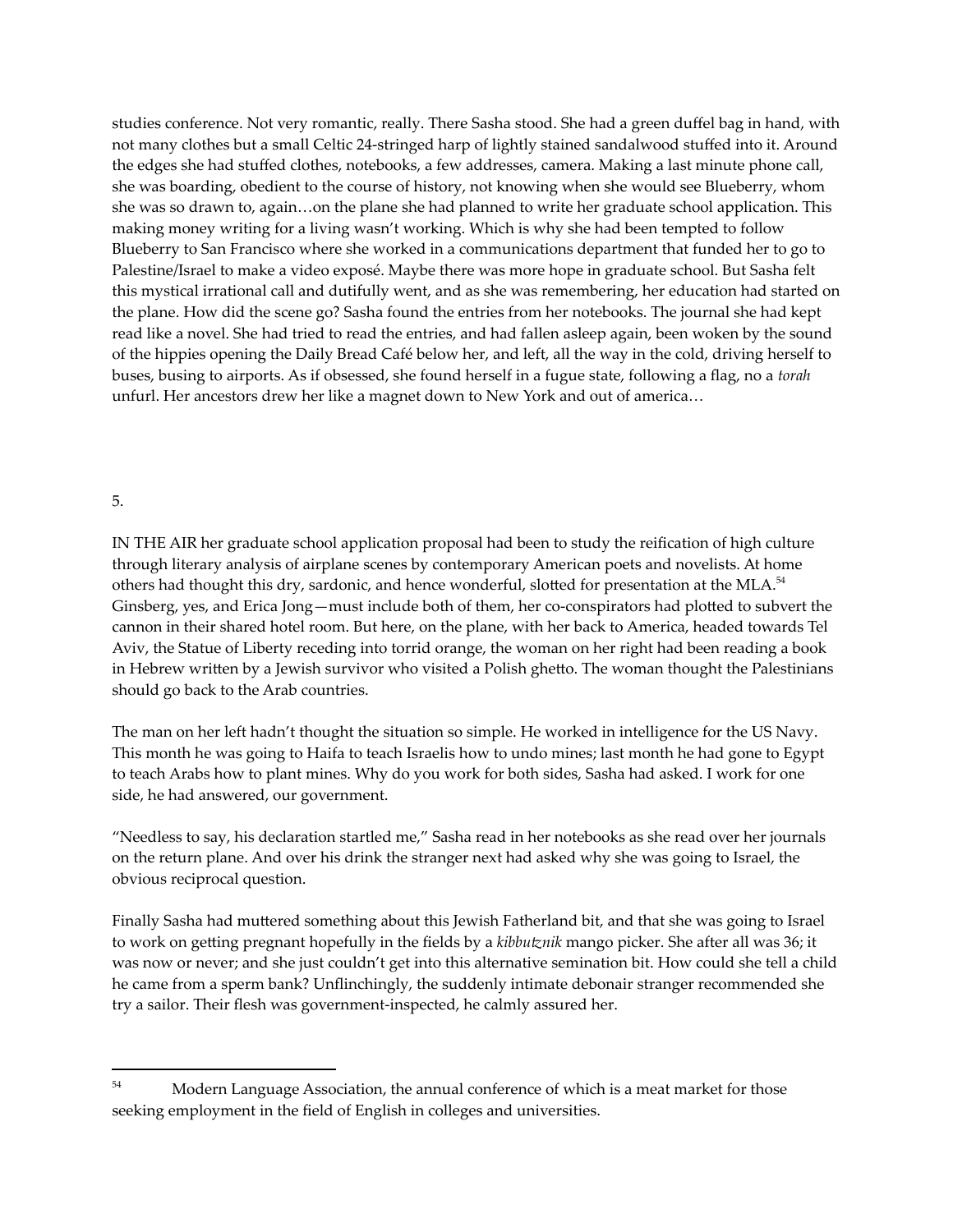"A sperm could be considered like a match that you put to a candle. A match lights, you throw it off," this trip, Sasha writes. Yet she had imagined telling a hypothetical child, "you have no dad, you have no pictures to take into kindergarten on father's day. You can't draw your father's side of a family tree, when they ask you in second grade, because you come from a bank." She could never quite picture herself having such conversations very successfully. This way, the way she had planned, she had thought she could say, "your father is in Israel, and when we can afford to, we will go visit him." The father would have no opportunity to come after her, or to colonize her. She could get on her blue *kibbutznik* shorts, roll up her workshirt sleeves, get busy, as soon as she got there---

#### 6.

ISAAC WASN'T SO very happy with his wife Rebekah, but she was a good wife. She was beautiful and virginal when she originally came to marry Isaac, and now at least she kept him and the children well fed. And their high-classed exquisite apartment neat, with real tablecloths, gold sheets on the beds, chandeliers from Eastern Europe even though they were Oriental and not *Ashkenazi,* and thick draperies. Rebekah was very *hamisch, <sup>55</sup>* always in the home, welcoming everybody, baking cakes for the children. Always there, just for him, except when bustling round for children and neighbors. She too was Oriental, and wore too much make-up. Rebekah was from Russia, Tibilisi, <sup>56</sup> where women never drove and you never saw a single blond lady. Isaac's mother, who had come to Palestine in 1920 because she had a dream, would only let Isaac marry an Oriental. And Isaac was the apple of his mother's eye, the principal inheritor of al her seven children. Isaac missed her.

When his mother was alive, Isaac had to do everything she said, or she would never have left him the property. When she screamed, the house shook. Which wasn't good for business, at least not this one, where quite people from polite countries stayed occasionally, expecting toilet paper, soap and other such cotidinuous niceties to be put at their individual disposal regularly. Isaac tried to do as his mother bid him. There was the time he tried to fire Steve, although his mother told him not to do so. Steve would always try to quit. OK, said Isaac one day, so quit, but where will you go? His mother, holding her flaming red *menorah* in one had while Rachel, would-be mother of Israel, solemnly straightened the gold pillow behind her, had warned Isaac, he must never let Steve go. Rachel nodded, agreeing in silence as she settled Mama back into her voluminous silken bed. This was an edict from Mama that Rachel felt it her duty to support, if Isaac ever swerved off course. Her lips pursed as she walked, picking up oranges and tomatoes and eggplants and cucumbers and chickpeas and other essentials at the *shuk. 57*

*Ah,* Isaac thought as he crossed *Haneyi-em,* the Street of the Prophets, heading towards *Hamisch* Bakery, towards his ramshackle cheap hotel, the *Civsa Shora*, cruising. He noticed the many men's and women's hats of ultimate variety for sale, and the bolts of satin-embossed cloth in the windows. What a life. If I could do as I wanted, Isaac mused, I would go into fashion, or theater, acting—something to do with

<sup>&</sup>lt;sup>55</sup> Yiddish, meaning of and in the home. Domestic grace.

<sup>56</sup> Georgian city in Russia.

*<sup>57</sup>* Market place of small self-employed vendors setting up stalls*.*